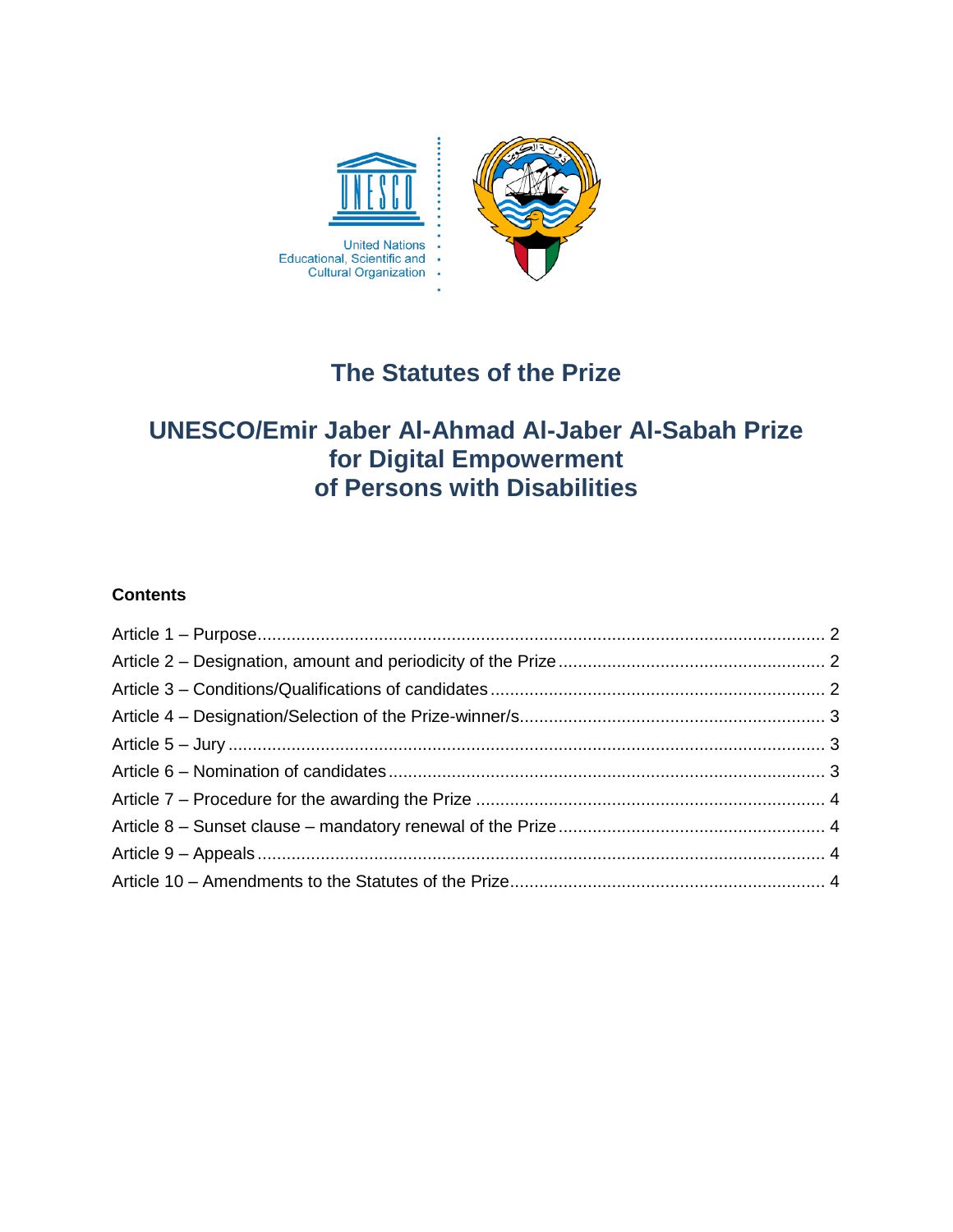## <span id="page-1-0"></span>**Article 1 – Purpose**

The purpose of UNESCO/Emir Jaber al-Ahmad al-Jaber al-Sabah Prize for Digital Empowerment of Persons with Disabilities is to promote inclusion of persons with disabilities in society, translating human rights and fundamental freedoms into action, with emphasis on removing barriers to access information and knowledge, as well as learning and participation in society through the effective application of Information and Communication Technologies (ICTs).

The objective of the Prize is in conformity with UNESCO's policies and is related to the Programme of the Organization in the field of Enabling Universal Access and Preservation of Information and Knowledge, and has linkages to UNESCO programme in education, social and human sciences.

# <span id="page-1-1"></span>**Article 2 – Designation, amount and periodicity of the Prize**

2.1 The Prize shall be entitled "UNESCO/Emir Jaber al-Ahmad al-Jaber al-Sabah Prize for Digital Empowerment of Persons with Disabilities".

2.2. The Prize shall be funded by the Government of the State of Kuwait and shall consist of a contribution of US \$251,948.88 for the two-year cycle of the Prize covering the editions 2016/2017 and 2018/2019. For the third edition 2020/2021 of the Prize, the Donor will provide additional funding. As determined by the Director-General, the interest on the sum will be deposited in the special account for the Prize, in accordance with the Financial Regulations of UNESCO, and the charges will be borne by the account for the cost of administering the Prize. The Prize shall consist of a total of US \$40,000, equally divided between two prize-winners. The Prize will comprise also a diploma.

2.3. All funds received and the interest accrued thereon shall be kept in a special interestbearing account for the Prize.

2.4. The full staff support and operating/management costs of the Prize, including all costs related to the award ceremony and public information activities, estimated at US \$251,948.88 for the two-year cycle covering the editions 2016/2017 and 2018/2019 shall be fully covered by the Government of the State of Kuwait. For the third edition 2020/201 of the Prize, the Donor will provide additional funding of US \$125,974. To this end, the Director-General will determine a mandatory overhead cost amount to be applied and charged against the funds in the special account, which is to be established under the financial regulations for the Prize.

2.5. The Prize shall be awarded every two years.

#### <span id="page-1-2"></span>**Article 3 – Conditions/Qualifications of candidates**

Candidates shall have made a significant contribution to the cause of inclusion of persons with disabilities in society. Prizes may be conferred upon individuals, institutions, other entities or non-governmental organizations.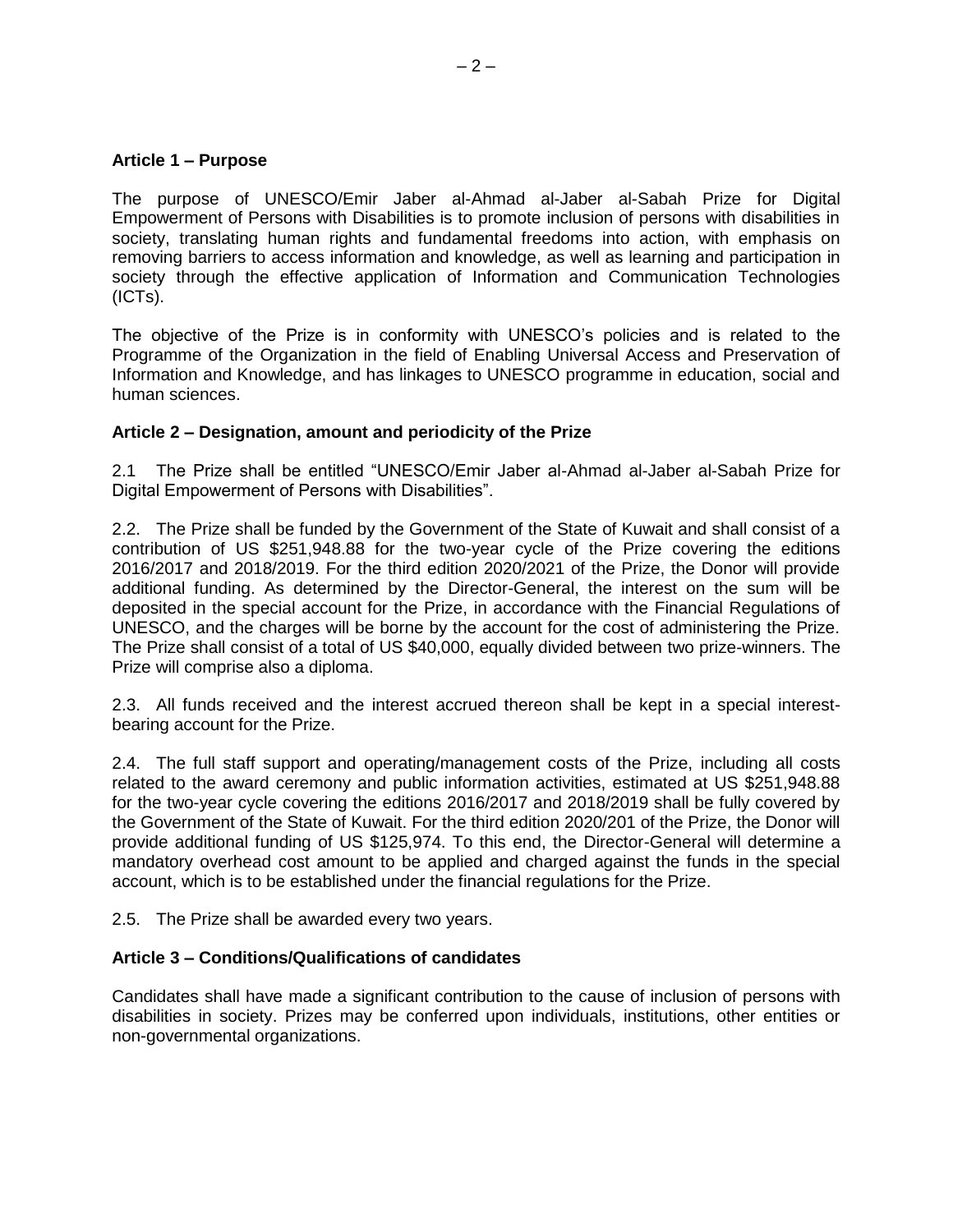# <span id="page-2-0"></span>**Article 4 – Designation/Selection of the Prize-winner/s**

The Prize-winner/s, comprised of two laureates, shall be selected by the Director-General of UNESCO on the basis of the assessments and recommendations made to him/her by a Jury. 199

#### <span id="page-2-1"></span>**Article 5 – Jury**

5.1 The Jury shall consist of a number of five independent members, consisting of personalities with a recognized reputation in the field covered, while also taking into consideration the need for equitable geographical distribution, gender equality and the principle of non-payment of honoraria. They shall be appointed by the Director-General for two-year period and for a maximum period of six years. Representatives and alternatives of Member of the Executive Board cannot be appointed as jurors. Jurors involved in a real or potential conflict of interest shall recuse themselves from further deliberations or be asked by the Director-General to do so. The Director-General may replace members of the jury for reason.

5.2 The Jury shall elect its own chair and deputy chair. Members shall receive no remuneration for their work, but will be receive allowances for travel and accommodation, where required. A quorum of three jurors present will be required for jury deliberations to proceed. The working languages for deliberations by a Jury shall be English and French.

5.3 The Jury shall conduct its business and deliberations in conformity with these Statutes and shall be assisted in the performance of its task by a member of the UNESCO Secretariat designated by the Director-General. Decisions of the Jury shall be taken by consensus to the extent possible and otherwise by secret ballot until a simple majority is obtained. A member shall not take part in a vote concerning a nomination from his or her country.

5.4 The Jury shall meet once every two years.

# <span id="page-2-2"></span>**Article 6 – Nomination of candidates**

6.1 When UNESCO has received the funding of the Prize as indicated in Article 2 above, the Director-General of UNESCO shall officially invite the submission of nominations to the Secretariat of the Prize, by 10 June of the year of the award, from the governments of Member States, in consultation with their National Commissions, as well as from non-governmental organizations maintaining official partnerships with the Organization and active in relevant fields covered by a Prize.

6.2 Nominations shall be submitted to the Director-General by the governments of Member States, in consultation with their National Commissions, and by non-governmental organizations maintaining official partnerships with UNESCO. A self-nomination cannot be considered.

6.3 Each nomination shall be accompanied by a written recommendation, which shall include, in English or French, *inter alia*:

- (a) a description of the candidate's background and achievements;
- (b) a summary of the work or the results of the work, publications and other supporting documents of major importance, submitted for consideration;
- (c) a definition of the candidate's contribution to the Prize's objectives.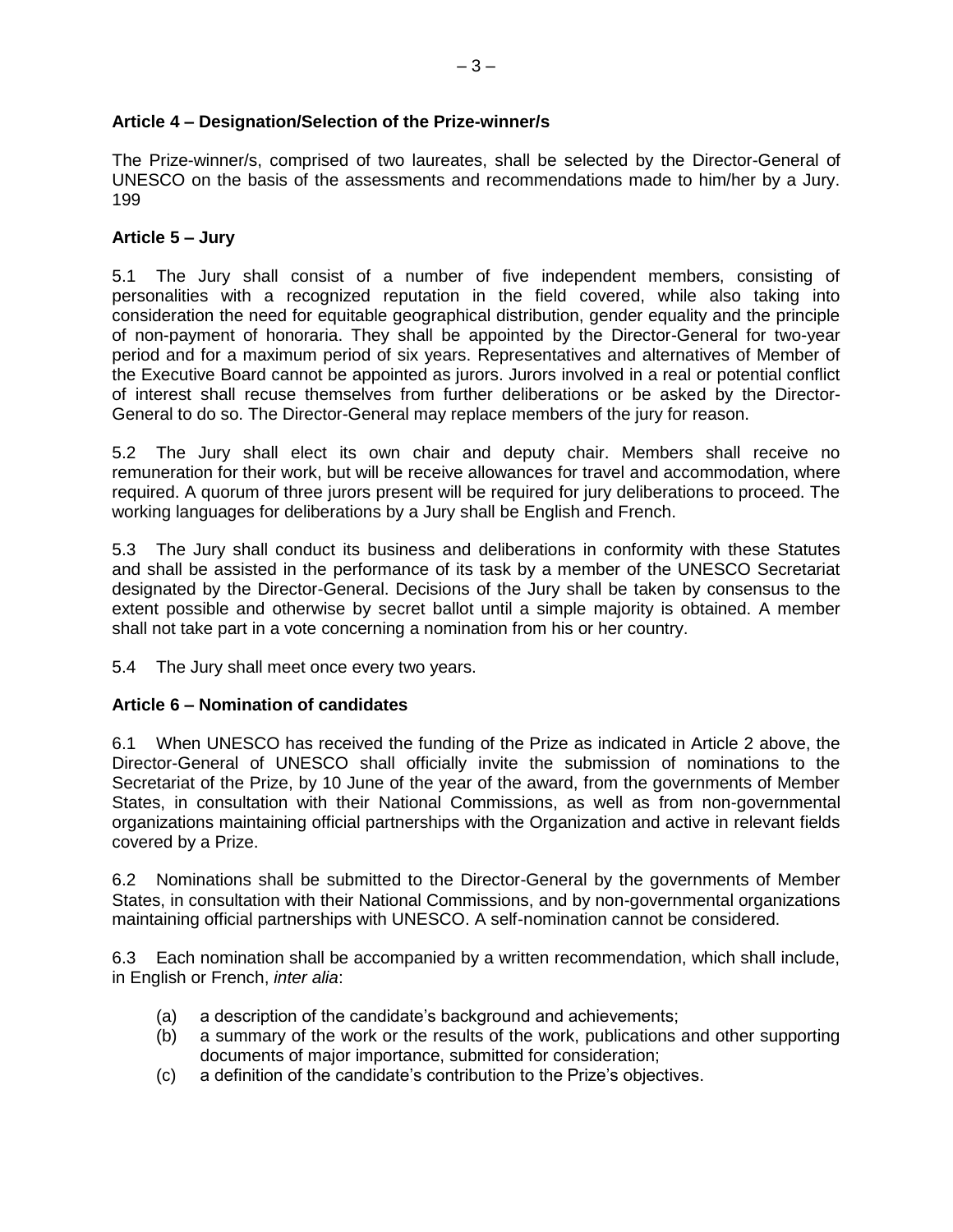#### <span id="page-3-0"></span>**Article 7 – Procedure for the awarding the Prize**

7.1 The Prize shall be awarded by the Director-General at an official ceremony held for that purpose in UNESCO Headquarters, Paris, France or other location, on the occasion of the International Day of Persons with Disabilities on 3 December. UNESCO shall present to the Prize-winner/s a check for the amount of the Prize as well as diploma. UNESCO shall officially announce the name/s of the prize-winner/s.

7.2 If a work being rewarded has been produced by two or three persons, the Prize shall be awarded to them jointly. In no case may a Prize amount be divided between more than three persons.

7.3 The Prize-winner/s, if possible, shall give a lecture on a subject relevant to the work for which the Prize has been awarded. Such a lecture shall be organized during or in connection with the Prize ceremony.

7.4 The work produced by a person since deceased shall not be considered for a Prize. If, however, a Prize-winner dies before he or she has received the Prize, then the Prize may be presented posthumously *(awarded to relatives or institution).* 

7.5 Should a Prize-winner decline the Prize, the Jury shall submit a new proposal to the Director-General.

#### <span id="page-3-1"></span>**Article 8 – Sunset clause – mandatory renewal of the Prize**

8.1 Six months prior to the agreed end of the term of the Prize, the Director-General of UNESCO together with the donor will undertake a review of all aspects of the Prize and decide about its continuation or termination. The Director-General will inform the Executive Board of UNESCO about the results of this review.

8.2 In case of termination of a Prize, the use of any unspent balance of funds shall be determined in consultation with the donor, in accordance with the financial regulations for the special account for the Prize.

#### <span id="page-3-2"></span>**Article 9 – Appeals**

No appeals shall be allowed against the decision of UNESCO with regard to the award of the Prize. Proposals received for the award of a Prize may not be divulged.

#### <span id="page-3-3"></span>**Article 10 – Amendments to the Statutes of the Prize**

Any amendment to the present Statutes shall be submitted to the Executive Board for approval.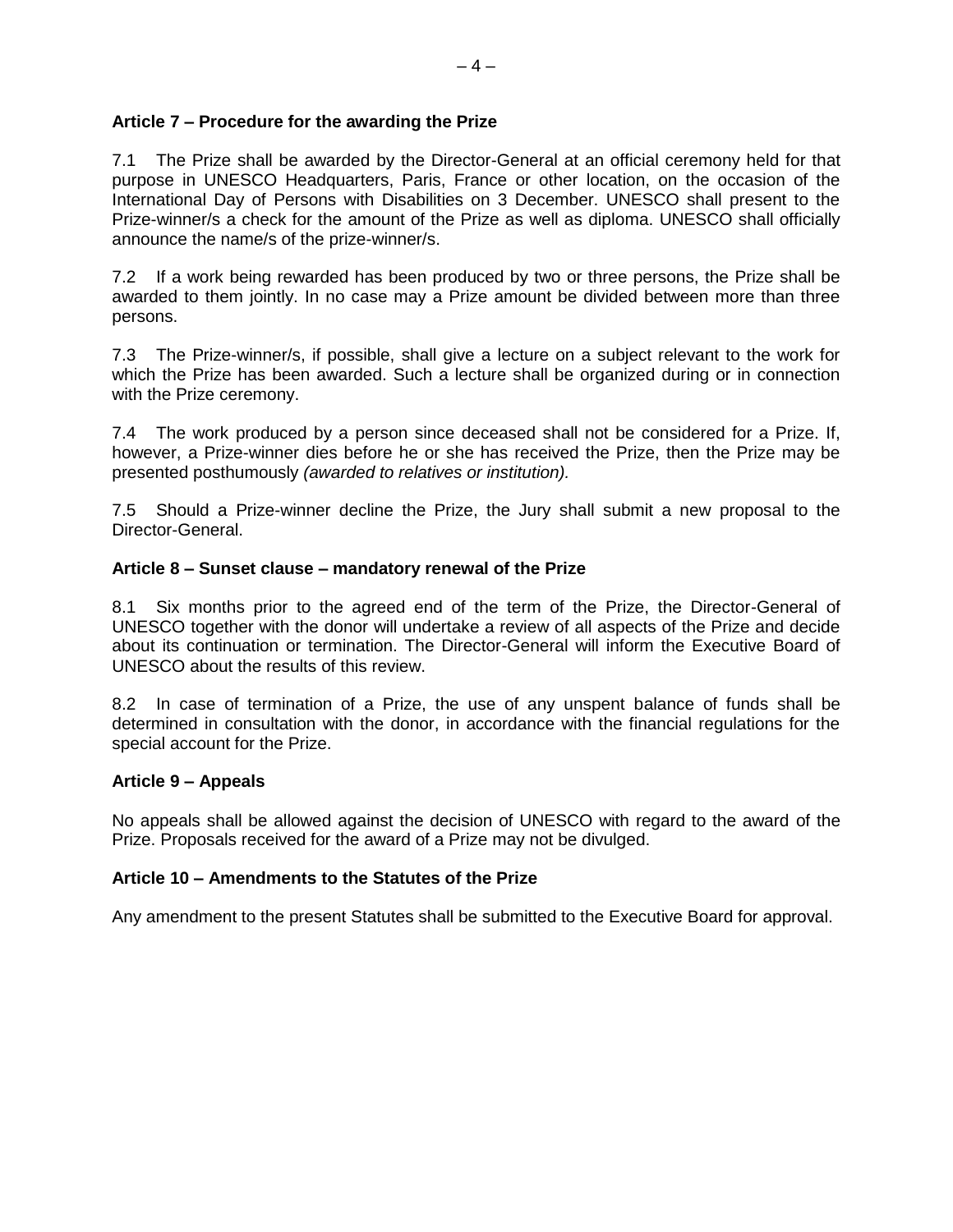

# **UNESCO/Emir Jaber al-Ahmad al-Jaber al-Sabah Prize** for Digital Empowerment of Persons with Disabilities

# **Application Guidelines<br>for 2018-2019**

# **Contents**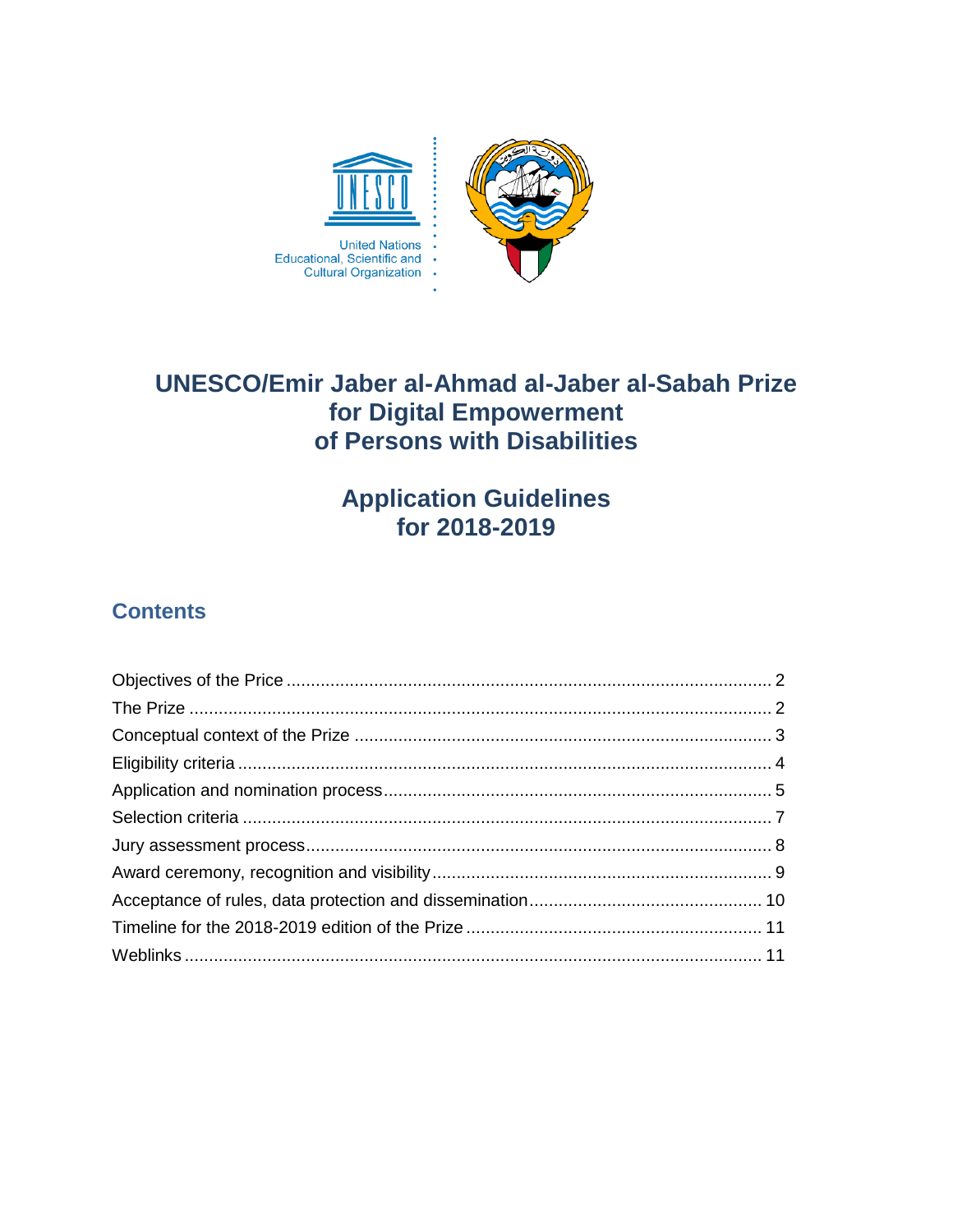# **Objectives of the Prize**

<span id="page-5-0"></span>The purpose of the **UNESCO / Emir Jaber al-Ahmad al-Jaber al-Sabah Prize for Digital Empowerment of Persons with Disabilities** (hereafter the Prize) is to recognize the outstanding contributions of individuals and organizations in promoting the inclusion and enhancing the lives of persons with disabilities through the application of digital solutions, resources and technologies.

In line with UNESCO's strategic objectives and especially the Major Programme Communication and Information, this includes translating human rights and fundamental freedoms into action, with a particular emphasis on removing barriers to enable greater access to information and knowledge, as well as learning and participation in society through the effective application of Information and Communication Technologies (ICTs).

Applicants are encouraged to ensure that their submissions are in compliance with the Statures of the Prize and these Application Guidelines.

The Prize builds on *three thematic axes* of importance in UNESCO's work with persons with disabilities:

- formulating policy, advocacy, co-operation and partnerships;
- creating and developing digital solutions, enabling environments and processes, including tools and resources;
- building and strengthening capacities of people to create, adapt and use digital solutions in a cost efficient and sustainable manner.

Applicants are encouraged to keep in mind these themes when preparing their applications.

#### **The Prize**

<span id="page-5-1"></span>The Prize will be offered biennially in 2016-2017, 2018-2019 and 2020-2021. The Prize will be awarded in each biennial edition and will be divided equally to:

- An **Individual Person**; and
- An **Organization**.

These awards are for *individuals* and *organizations* (as defined in Section "Conceptual context of the Prize" below) and are not for projects or programmes. Successful individuals and organizations will usually have undertaken a series of relevant projects and programmes, developed appropriate tools or resources, and enhanced co-operation and partnerships that will contribute to their achievements, but it is the overall personal or organizational contribution that will be assessed.

The total amount available for the Prize biennially is **US \$40,000**, which will be distributed equally between the individual and the organizational winner.

UNESCO will publicize the Prize winners, and will seek to work with them to enhance and promote their continued activities in the field of the digital empowerment of persons with disabilities.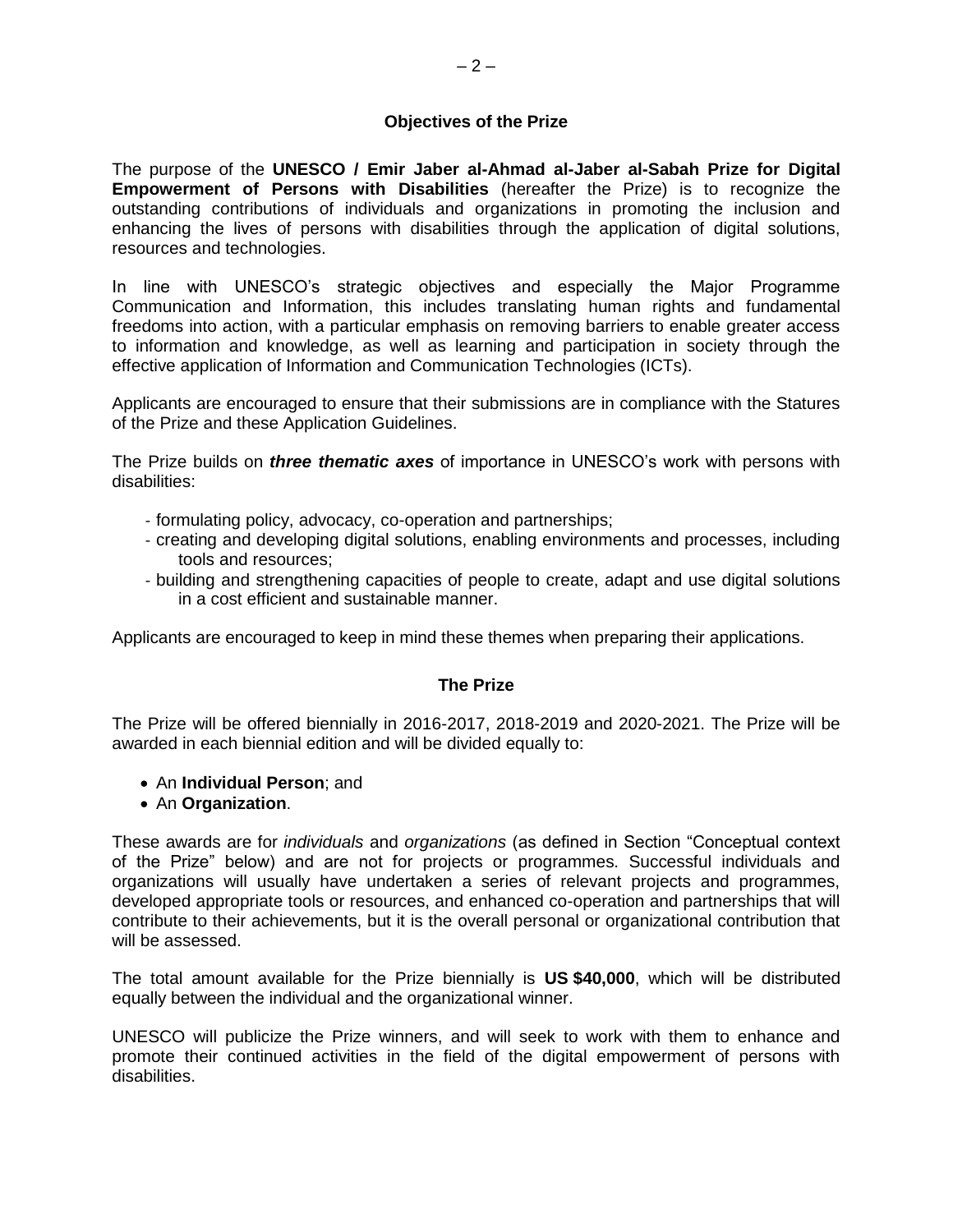Prize winners (Laureates) will be selected by the Director-General of UNESCO on the basis of the assessments and recommendations made by a Jury, the process for which is summarized in Section "Jury Assessment Process/Organization" below.

All processes relating to the administration of the Prize will adhere to UNESCO's Statutes for the Prize available at [http://en.unesco.org/prizes/digital-empowerment.](http://en.unesco.org/prizes/digital-empowerment)

# **Conceptual context of the Prize**

<span id="page-6-0"></span>Definitions of digital empowerment, disabilities, digital solutions, resources and technologies, and organizations are complex, and applicants are encouraged to justify their own understandings of these concepts in their application forms should they so wish.

For the purposes of the Prize, the following conceptual context should be considered when preparing an application:

- o *Digital Empowerment.* The Prize defines digital empowerment as the processes whereby people are able to have more power and control over their lives through the use of digital solutions, resources and technologies, particularly in terms of greater inclusion, participation and contribution to societal development as well as enhanced life experiences. UNESCO places particular emphasis on the ways through which information and knowledge can contribute to the empowerment of persons with disabilities notably by:
	- formulating policy, advocacy, co-operation and partnerships;
	- creating and developing digital solutions, enabling environments and processes, including tools and resources;
	- building and strengthening capacities of people to create, adapt and use digital solutions in a cost efficient and sustainable manner.
- o *Persons with Disabilities***.** The Prize uses a definition of persons with disabilities in alignment with the UN Convention on the Rights of Persons with Disabilities as "*Persons with disabilities include those who have long-term physical, mental, intellectual or sensory impairments which in interaction with various barriers may hinder their full and effective participation in society on an equal basis with others*". Applicants are encouraged to clarify their own understandings and contexts of disability in their applications should they consider that this would be helpful.
- o *Digital solutions, resources and technologies.* The Prize recognizes the converged nature of many ICTs and adopts a broad definition of the term digital solutions as a combination of:
	- *Digital technologies: any digital informational or communication device or application, including but not restricted to mobile phones, computers, laptops, televisions, radios, satellite systems, networks, hardware, software and applications;*
	- *Digital resources: content and information that are accessible through digital technologies; and*
	- *Enabling environments and processes: standards, tools, physical, technical and online infrastructures, resources and locations.*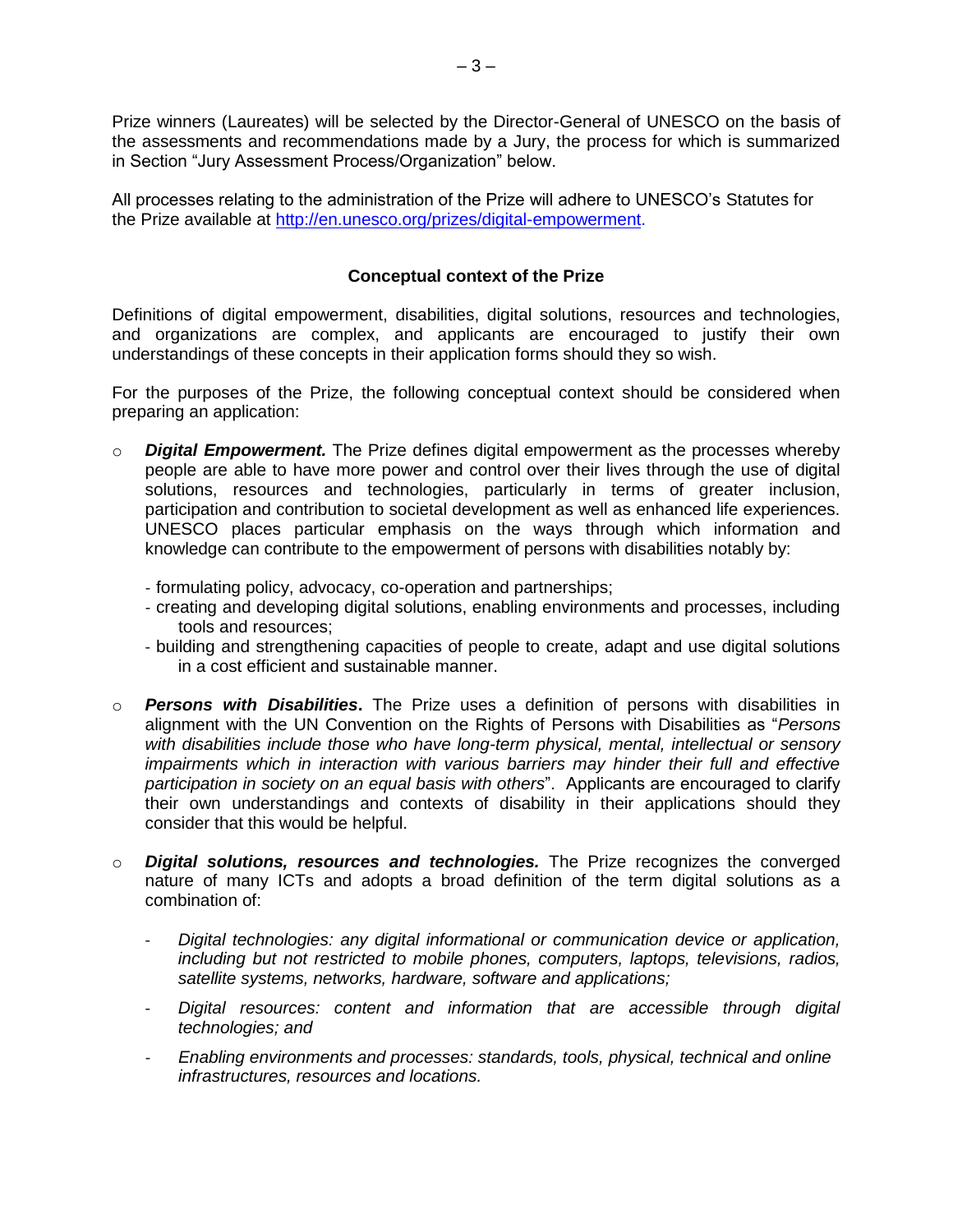Applicants are encouraged to justify their choice of digital resources, resources and/or technologies should these not self-evidently lie within this definition. It can be noted that UNESCO encourages the development and use of digital solutions based on open standards, accessible and openly licensed content and resources, and Free and Open Source Software (FOSS).

o *Organizations.* The Prize adopts a broad definition of organizations for the purpose of eligibility, including *government departments*, *non-governmental organizations* (including charitable organizations, faith-based organizations, research and educational organizations, trade unions, professional associations and foundations) and *companies* (both for-profit and social enterprises). Applicants must specify their formal registration details, and applications from informal groupings of people will not be considered. An individual may, though, be nominated as a representative of a group of people.

Nominations that do not justify their choice of definitions in their applications, should they not clearly satisfy these definitions, will be excluded from consideration. Nominating Entities (see below Section "Application and nomination process. Submission of applications forms to Nominating Entity") should take this into consideration in making their nominations.

# **Eligibility criteria**

- <span id="page-7-0"></span>1. **Eligible applicants.** Eligible applicants are *individuals* (applying either individually, or representing a group of people) or *organizations* (an institution, non-governmental organization or other public or private entity).
- 2. **Conceptual context.** For the purposes of the Prize, the guidance in Section "Conceptual context of the Prize" above will apply, and applications that do not satisfy these directions will be excluded.
- 3. **Experience**. Individuals and organizations applying for the Prize must have been active in the field for a *minimum of five years*, and have proven results from their efforts and activities.
- 4. **Not eligible recipients.** Previous recipients of the UNESCO/Emir Jaber al-Ahmad al-Jaber al-Sabah Prize for *Digital Empowerment of Persons with Disabilities*, or the UNESCO/Emir Jaber al-Ahmad al-Jaber al-Sabah Prize to *Promote Quality Education for Persons with Intellectual Disabilities* are not eligible to apply. Anyone else who submitted an application to previous editions of these prizes can submit a new application.
- 5. **Not eligible recipients.** Members of staff of UNESCO as well as present and previous Jurors for this Prize may not apply.
- 6. **Number of applications**. Only *one application* may be submitted by any one individual, or by an organization, considered to include all of its parts. Should several entities within a single organization wish to be nominated, it is incumbent on the Head of that organization to select and authorize only one such application to be submitted on behalf of the organization. Should more than one application be received from an individual or from an organization, both will be excluded from consideration. Likewise, should both an individual and the organization which employs that individual apply, then both will be excluded.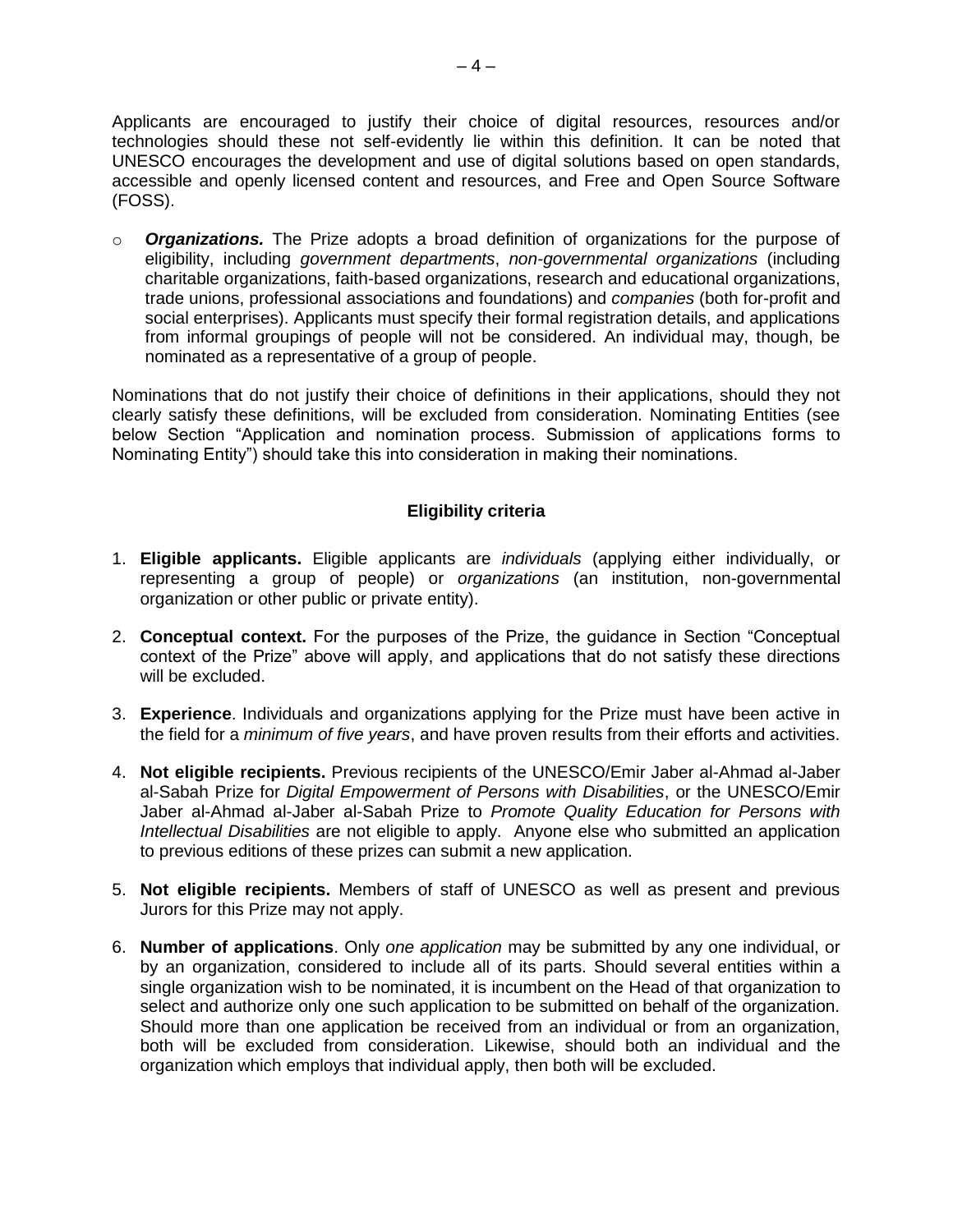- 7. **Respect of procedures**. Any nomination not submitted according to the procedures specified in Section "Application and nomination process" below and Statutes of the Prize will be excluded.
- 8. **Language.** All applications must be submitted in the *English or French* languages and on the application form specified. The preferred mode of submission is electronically, but if this is not possible then postal applications and nominations are also acceptable.

# **Application and nomination process**

<span id="page-8-0"></span>The Application process for the Prize is guided by the **principals of fairness, transparency and integrity**. The steps outlined below are intended to retain the integrity of the process whilst preserving a level of flexibility in the creation of an open and effective procedure.

The application process is composed of four steps:

- 1.Call for applicants
- 2.Completion of application forms
- 3.Submission of application forms to Nominating Entity
- 4.National endorsement and nomination

#### **1. Call for applications**

The Director-General of UNESCO will officially invite to submit applications to its Member and partners. The letter with a Call for Applications with relevant documents will be disseminated to the Governments of Member States, National Commissions of UNESCO, and Non-Governmental Organizations maintaining official partnerships with UNESCO and active in relevant fields covered by the Prize. The official call will also be disseminated through UNESCO's official communication channels such as its website, newsletters and other means. A special website dedicated for the Prize will contain full information: <http://en.unesco.org/prizes/digital-empowerment> .

Applications are particularly encouraged from persons with disabilities in all parts of the world.

#### **2. Completion of application forms**

**Individual applications** should be completed on the **individual application form** and **organizational applications** on the organizational form [\(http://en.unesco.org/prizes/digital](http://en.unesco.org/prizes/digital-empowerment/nomination-process)[empowerment/nomination-process\)](http://en.unesco.org/prizes/digital-empowerment/nomination-process).

For **organizational applications**, or for individuals employed by an organization, the Head of the organization must select and agree in the appropriate place on the application form that only one such application is being submitted on behalf of the organization.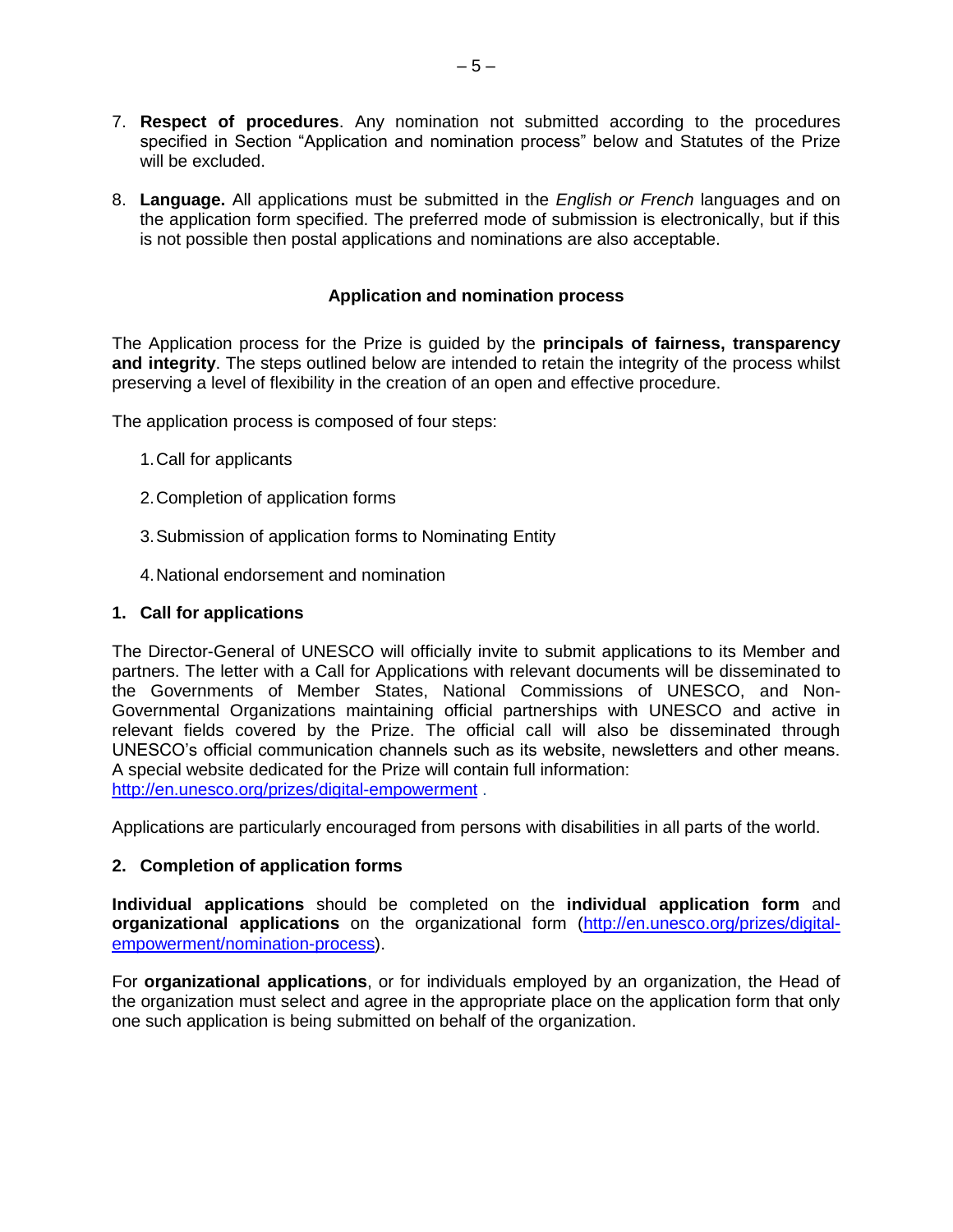# **3. Submission of application forms to Nominating Entity**

Completed application forms should be submitted electronically to a relevant *Nominating Entity* (Section "Application and Nomination Process. Submission of application forms to Nominating Entity"), which will then complete the relevant sections of the forms and submit them to <http://en.unesco.org/prizes/digital-empowerment/nomination-process> or by email: [ict](mailto:ict-pwd@unesco.org)[pwd@unesco.org.](mailto:ict-pwd@unesco.org)

If it is not possible to submit applications electronically, they can be submitted to the relevant Nominating Entity by post, providing that in all instances the relevant deadlines are met. Potential applicants are encouraged to contact their respective Nominating Entity well in advance of the submission deadline, to discuss the appropriateness of their nomination and so that agencies can have sufficient time to make their selection and complete the forms.

Should Nominating Entities not have responded to such enquires from applicants two weeks prior to the submission deadline, applicants are invited to contact UNESCO directly [\(ict](mailto:ict-pwd@unesco.org)[pwd@unesco.org\)](mailto:ict-pwd@unesco.org) at that point, so that UNESCO can then seek to engage the relevant Nominating Entity.

UNESCO will not consider any such requests received after the final submission deadline.

All applications should be submitted to **one of two types of Nominating Entity** before the deadline specified for final submission to UNESCO (Section "Timeline"):

- *National Commissions for UNESCO* A full list of contact details for National Commissions is available at [http://www.unesco.org/ncp/index.php??lc=E&module=national\\_commissions&showall=1,](http://www.unesco.org/ncp/index.php??lc=E&module=national_commissions&showall=1)
- *Non-Governmental Organizations maintaining official partnerships with UNESCO* (a full list and contacts is available at [http://www.unesco.org/new/fileadmin/MULTIMEDIA/HQ/CI/CI/pdf/unesco\\_ong\\_list\\_06\\_201](http://www.unesco.org/new/fileadmin/MULTIMEDIA/HQ/CI/CI/pdf/unesco_ong_list_06_2016_english.xlsx) [6\\_english.xlsx](http://www.unesco.org/new/fileadmin/MULTIMEDIA/HQ/CI/CI/pdf/unesco_ong_list_06_2016_english.xlsx)

#### **4. National endorsement and nomination**

*All applications must be endorsed by the National Commissions for UNESCO or relevant Non-Governmental Organizations maintaining official partnerships with UNESCO* (Nominating Entity), which will provide a written recommendation to UNESCO on the application form in support of the application. Self-endorsements cannot be considered.

Nominating Entities should complete the relevant sections of the application forms, outlining the reasons for their support of the applications.

Nominations should preferably be submitted digitally to UNESCO <http://en.unesco.org/prizes/digital-empowerment> by Nominating Entities prior to the deadline of **15 September 2018**. Any nominations received after this date for any reason will be excluded.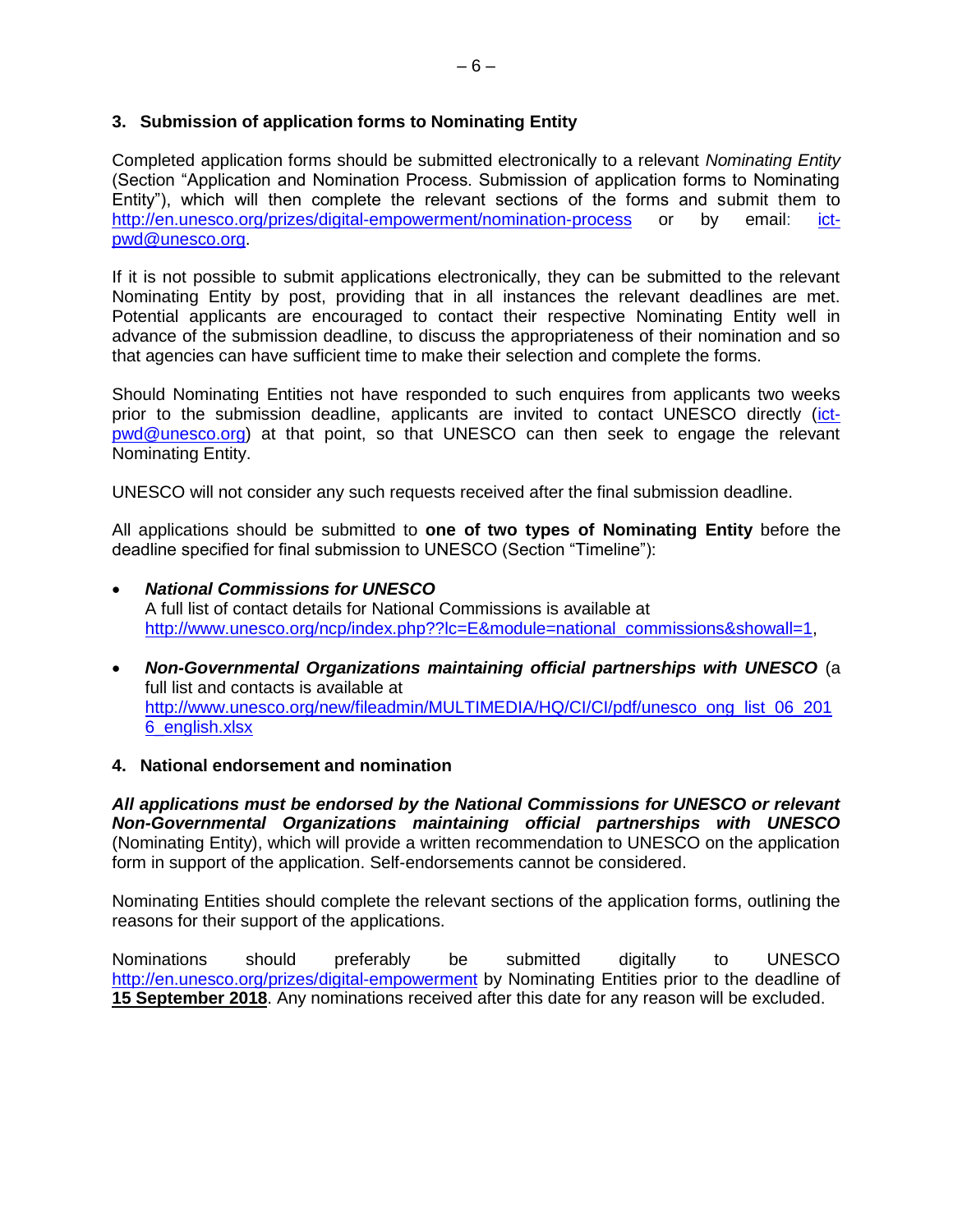If it is impossible to submit nominations electronically, they may be submitted by post to the following address:

> **UNESCO/Emir Jaber al-Ahmad al-Jaber al-Sabah Prize for Digital Empowerment of Persons with Disabilities** Communication and Information Sector UNESCO 7, place de Fontenoy 75352 Paris 07 SP France

#### **Inaccurate and false applications**

Applications not submitted on the correct official form, incomplete applications, applications with inaccurate information, applications not submitted in English or French, or applications received after the deadline will be deemed to be ineligible and will not be considered.

If at any stage during the application process, any information contained within an application is found to be false or inaccurate, the application can be deemed invalid, and if the Prize has already been awarded it can be rescinded.

#### **Selection criteria**

<span id="page-10-0"></span>Judgement of applications will be made upon an assessment of all aspects of the application relating to the digital empowerment of persons with disabilities. Applicants are therefore strongly recommended to ensure that they make maximum use of the space provided in each section. The application form specifically notes where items are intended merely for classification purposes and will not be used as part of the assessment process. Jurors will especially examine the extent to which individuals and organizations have shown evidence that they have delivered against twelve specific criteria:

- 1. *Formulating policy, advocacy, co-operation and partnerships***:** the extent to which the applicant's work has used digital solutions, resources and technologies to empower persons with disabilities through the formulation of policy, advocacy, co-operation and partnership-based solutions.
- 2. *Creating and developing digital solutions, enabling environments and processes, including tools and resources***:** the extent to which the applicant's work has included creation and development of digital solutions, resources and technologies to empower persons with disabilities.
- 3. *Building and strengthening the capacities of people to create, adapt and use digital solutions, resources and technologies***:** the extent to which the applicant's work has used digital solutions to empower persons with disabilities through building and strengthening capacities of people to create, adapt and use digital solutions in a cost efficient and sustainable manner such as leadership programmes, the training of trainers, and enhancing the learning of persons with disabilities.
- 4. *Sustainability***:** the extent to which the applicant has ensured the long term financial continuity and environmental sustainability of their interventions.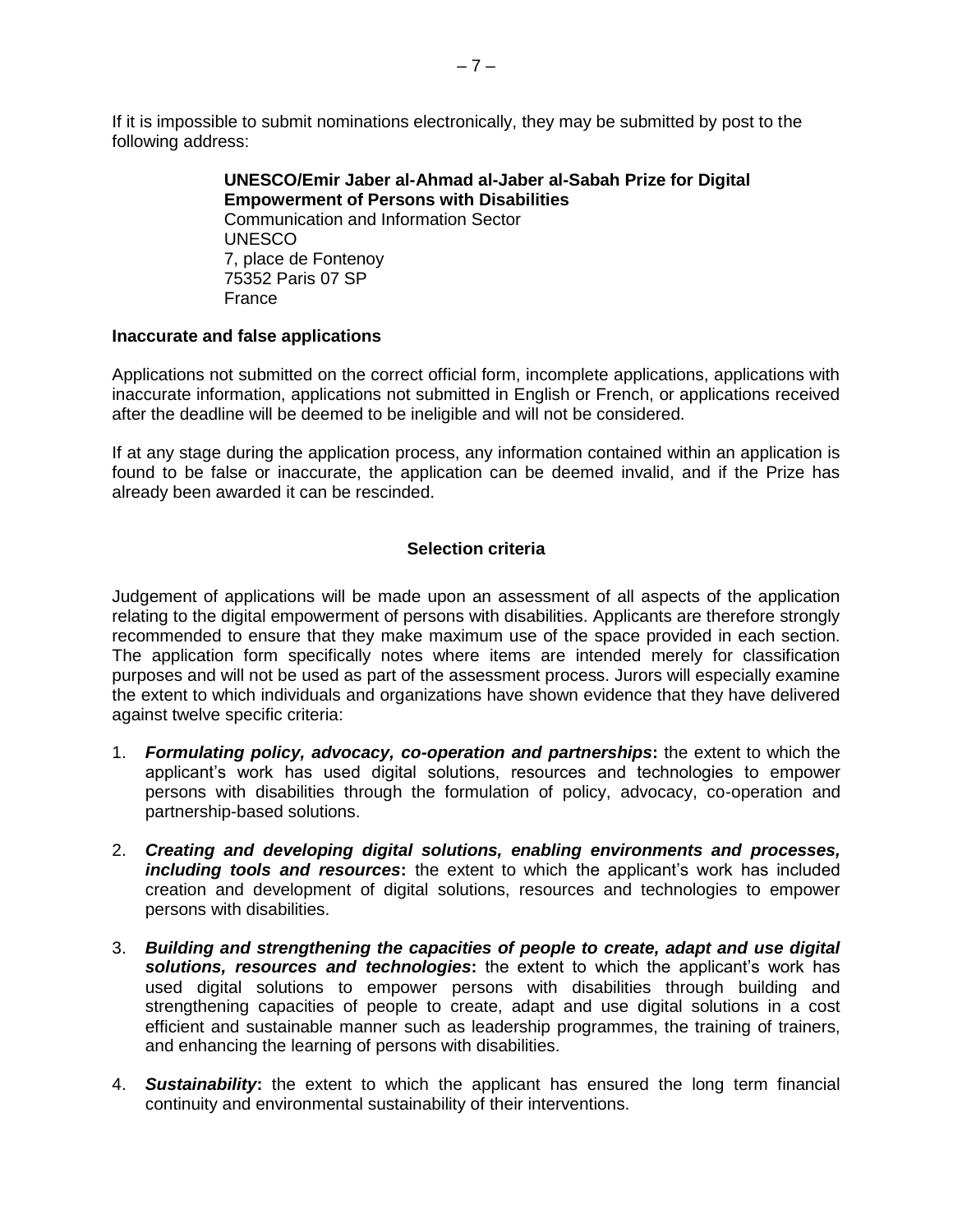- 5. *Value for investment***:** the extent to which the applicant's interventions have been affordable by persons with disabilities, minimizing the cost of the solutions, resources and technologies used, and representing efficiency in the ratio between outputs and inputs.
- 6. *Scale of impact***:** the extent to which the work of the applicant has been effective at scale in different parts of the world; this is a measure of the breadth of the applicant's work.
- 7. *Intensity of impact***:** the extent of take up of the applicant's interventions amongst the user groups for which they have been intended; this is a measure of the depth of the applicant's work.
- 8. *Accessibility***:** the extent to which the interventions are relevant to, and have been applied, across a broad range of user groups and disabilities, are intelligible in languages understood by persons with disabilities, and use of digital solutions including those which are based on open standards, accessible and openly licensed content and resources, and Free and Open Source Software (FOSS).
- 9. *User-centric design and review***:** the extent to which people with disabilities have been involved in the original design, development and subsequent review of the applicant's interventions.
- 10. *Monitoring and evaluation***:** evidence that the applicant has used monitoring and evaluation effectively in enhancing the quality of their interventions and in sharing information about their successes and failures.
- 11. *Ease of use***:** the extent to which the applicant's interventions are easy to use by the intended user groups.
- 12. *Innovation***:** the extent to which the applicant has been innovative in the design or practice of their approaches, and has thereby transformed traditional approaches to the empowerment of persons with disabilities.

# **Jury assessment process**

# <span id="page-11-0"></span>**Membership of Jury**

- The nominated applications will be reviewed by a Jury of five independent members, who will be appointed by the Director General of UNESCO for an initial two-year period, with the possibility of two renewals so that they can serve for a maximum of six years. Jurors will be selected based on being personalities with a recognized reputation in the field covered, while also taking into consideration the need for equitable geographical distribution, gender equality and the principle of non-payment of honoraria. The Jury will include persons with disabilities.
- The Jury will elect the Chair and Deputy Chair of the Jury. Members shall receive no remuneration for their work, but will receive allowances for travel and accommodation, where required. A quorum of three Jurors present will be required for Jury deliberations to proceed. The working languages for deliberations by the Jury shall be English and French.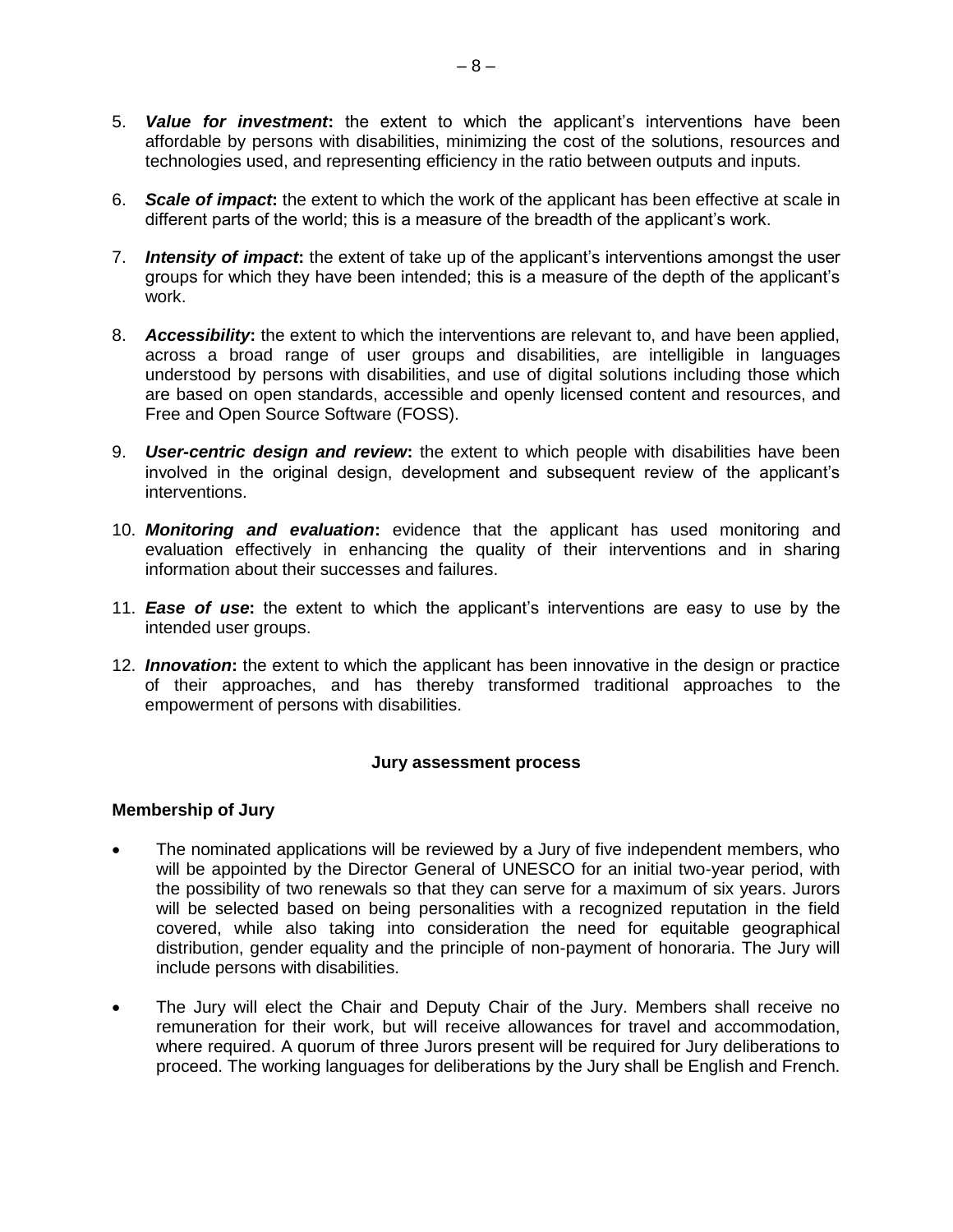- Representatives and alternatives of Members of UNESCO's Executive Board cannot be appointed as Jurors.
- Jurors who have a conflict of interest in some way with one or more of the applications, should declare this to the Chair and, if the conflict of interest is deemed to be serious, they should recuse themselves from further consideration of the relevant application(s), or be asked by the Chair to do so. Jurors involved in a substantial real or potential conflict of interest with the overall Prize process shall recuse themselves from any discussion thereof, or be asked by the Director-General to do so. The Director-General may replace members of the Jury should a sound reason be identified.

#### **Review of Applications**

- There will be a separate process of review for applications from individuals and from organizations.
- The UNESCO Secretariat will review all applications against the eligibility criteria (Section "Eligibility criteria"), and will exclude any that do not meet the requirements for the Prize.
- If necessary, the UNESCO Secretariat, drawing on expert advice, will undertake a preselection of the best applications for consideration by the Jury.
- Jurors will each read up to applications, and score the contents against each twelve criterion listed in Section "Selection criteria" above.

#### **Selection of Prize Winners**

- The overall average scores from each Juror for each applicant will then be ranked to produce a short-list for further consideration by the Jury in a face-to-face meeting to be held at UNESCO's Headquarters in Paris. In exceptional circumstances, if Jury members are not able to attend in person, they may attend by video-conference.
- Under normal circumstances, the Jury will consider at least the top ten ranked nominations for detailed discussion at this meeting. However, each member of the Jury may recommend that any of the nominations is included in this short-list.
- Based on these discussions, which will be held separately for the individual and for the organizational nominations, the Jury will propose winners for each Prize to the Director-General of UNESCO.

#### **Award ceremony, recognition and visibility**

<span id="page-12-0"></span>UNESCO is committed, subject to available resources, to publicizing the award widely and providing further support to the Prize winners, because the purpose of the Prize is to promote the inclusion of persons with disabilities through the use of digital technologies. Some of the activities that may be developed include the following:

*Prize Lecture.* In accordance with the Statutes, the Prize-winners, if possible, shall give a lecture on a subject relevant to the work for which the Prize has been awarded. Such a lecture shall be organized during, or in connection with, the Prize ceremony.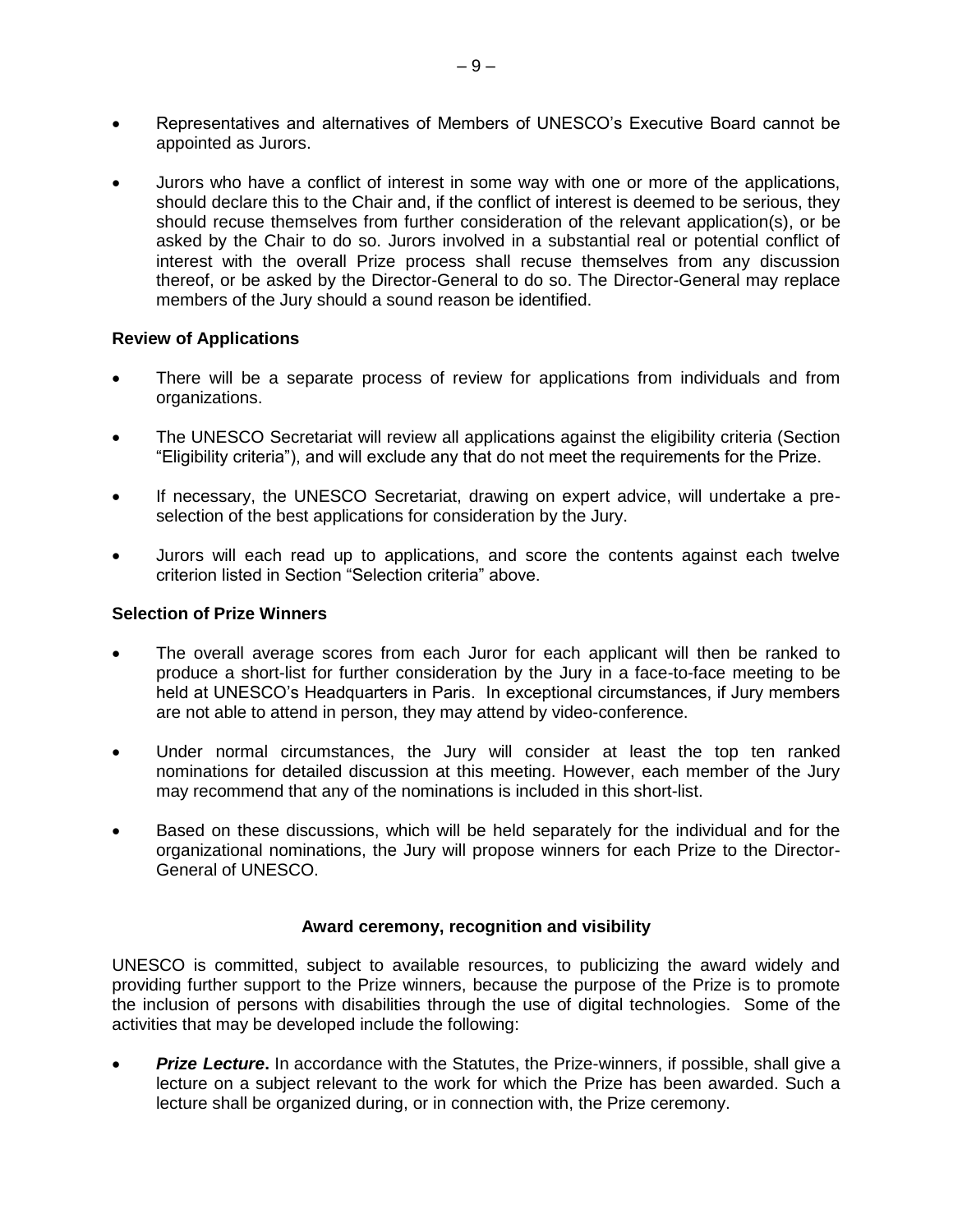- *Prize Alumni network*. UNESCO will create a network of Prize winners, both to invite them to participate in ongoing relevant UNESCO activities, and also to share the Prize winners' continuing achievements more widely. UNESCO will seek to involve Prize winners in future discussions of policies and practices, and to draw on their work in exemplifying good practices in the use of ICTs to empower people with disabilities.
- *Additional collaboration***.** UNESCO and Prize winners will work together to identify additional means through which the Prize process can contribute to more effective use of ICTs to empower persons with disabilities.

#### **Acceptance of rules, data protection and dissemination**

- <span id="page-13-0"></span> *Acceptance of rules***.** Applying for the Prize implies full acceptance of, and respect for, the Statutes and Application Guidelines associated with the Prize. Interpretation of these Statutes and Guidelines remains exclusively within the competence of UNESCO. No appeals shall be allowed against the decision of UNESCO with regard to the award of the Prize.
- **Data protection.** Applicants agree that their personal details and information contained within their applications may be included within a UNESCO database, and UNESCO will be the exclusive custodian of these details for the purposes of the Prize process. UNESCO will not make available any personal details to third parties for any purpose.
- *Dissemination: communication and media***.** UNESCO may use the information contained within the applications for purposes of communication and information sharing about the Prize and with respect to UNESCO's work in empowering persons with disabilities through the use of ICTs. Any such communication that identifies specific information about individuals or organizations will be agreed with the relevant person or organization beforehand, but it is expected that any information contained within the original applications may be used for such purposes.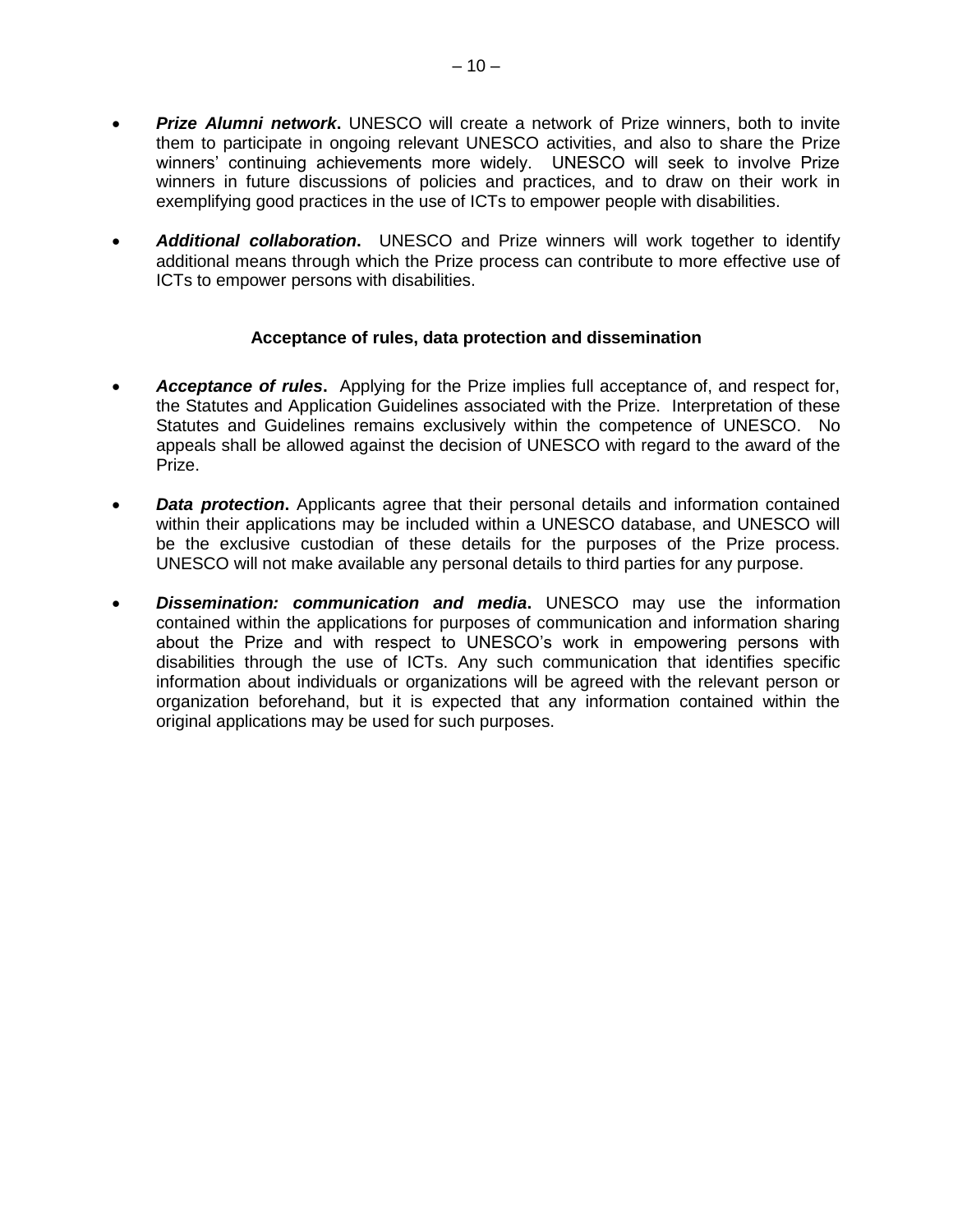# – 11 –

# **Timeline for the 2018-2019 edition of the Prize**

<span id="page-14-0"></span>The timeline for the 2018-2019 edition of the Prize is:

- **June 2018** Announcement of call for applications
- **15 September 2018** Last date for submission of applications to Nominating Entities and UNESCO
- **30 September 2018** Last date for Nominating Entities to submit nominations to UNESCO
- **September to November 2018** Jury assessment
- **November 2018** Public announcement of Prize winners
- **3 December 2018** Award Ceremony
- **January to December 2019 Dissemination**

# **Weblinks**

<span id="page-14-1"></span>**UNESCO/Emir Jaber al-Ahmad al-Jaber al-Sabah Prize for Digital Empowerment of Persons with Disabilities** 

<http://en.unesco.org/prizes/digital-empowerment>

#### **National Commissions for UNESCO**

[http://www.unesco.org/ncp/index.php??lc=E&module=national\\_commissions&showall=1](http://www.unesco.org/ncp/index.php??lc=E&module=national_commissions&showall=1)

**Non-Governmental Organizations maintaining official partnerships with UNESCO**  <https://en.unesco.org/partnerships/non-governmental-organizations/list>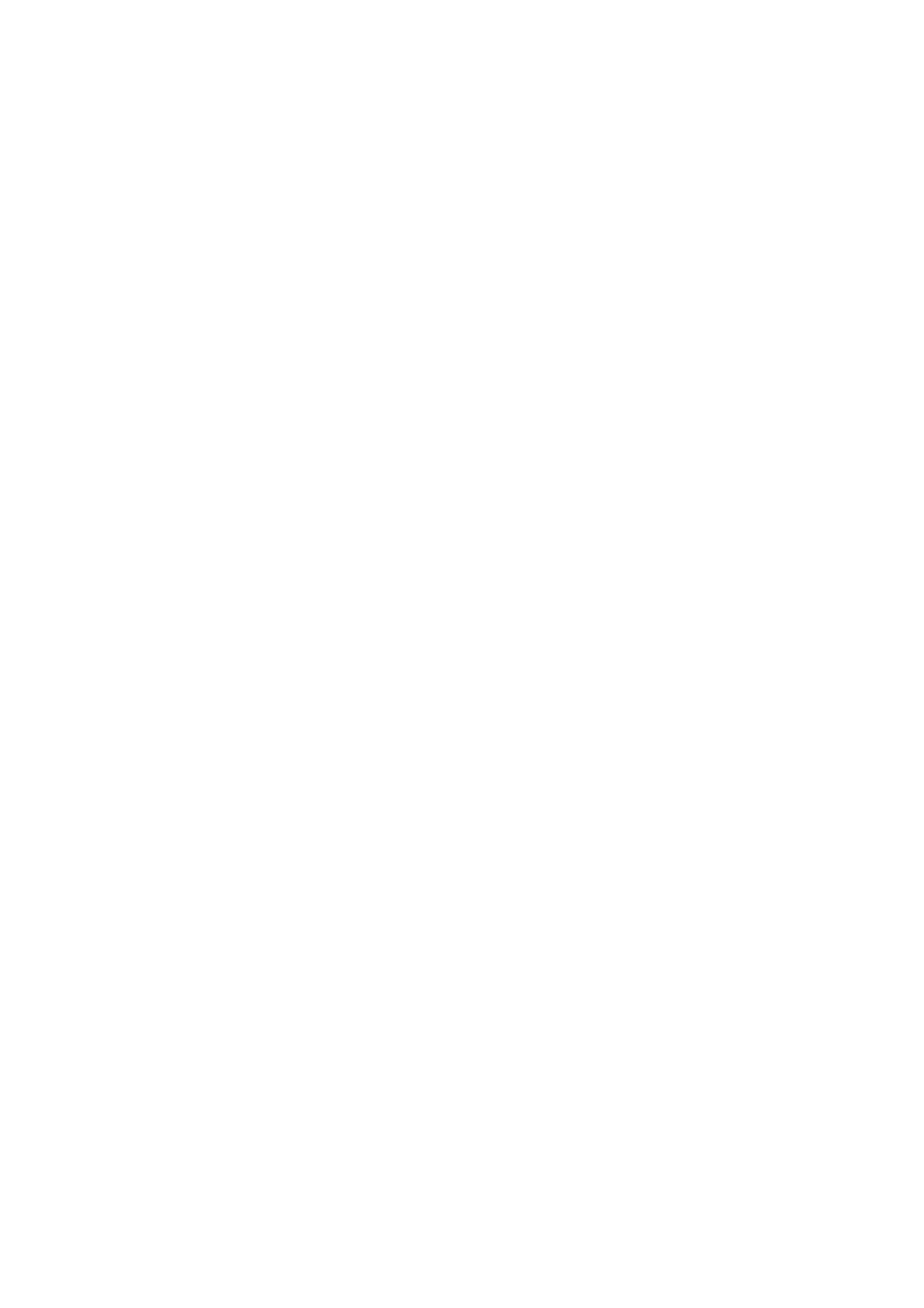

# **UNESCO/Emir Jaber al-Ahmad al-Jaber al-Sabah Prize for Digital Empowerment of Persons with Disabilities**

# **Individual Application Form 2018-2019**

**Instructions**: Applicants are advised to read the Statutes and Application Guidelines available on the [UNESCO website](http://en.unesco.org/prizes/digital-empowerment) in detail before beginning to complete this form. Only applications submitted on this form will be considered.

All sections highlighted in grey must be completed, using drop-down menus or free text as appropriate. Fields will expand up to the character limit, which includes spaces. Should any problems be encountered in completing the form, please contact [ict-pwd@unesco.org.](mailto:ict-pwd@unesco.org)

All applications should be submitted to the relevant Nominating Entity by their required deadline which will be on or before **15 September 2018**. Individual applicants are reminded of the need to gain agreement of the Head of their Organization on this form prior to submission to the Nominating Entity.

# **Table of Contents**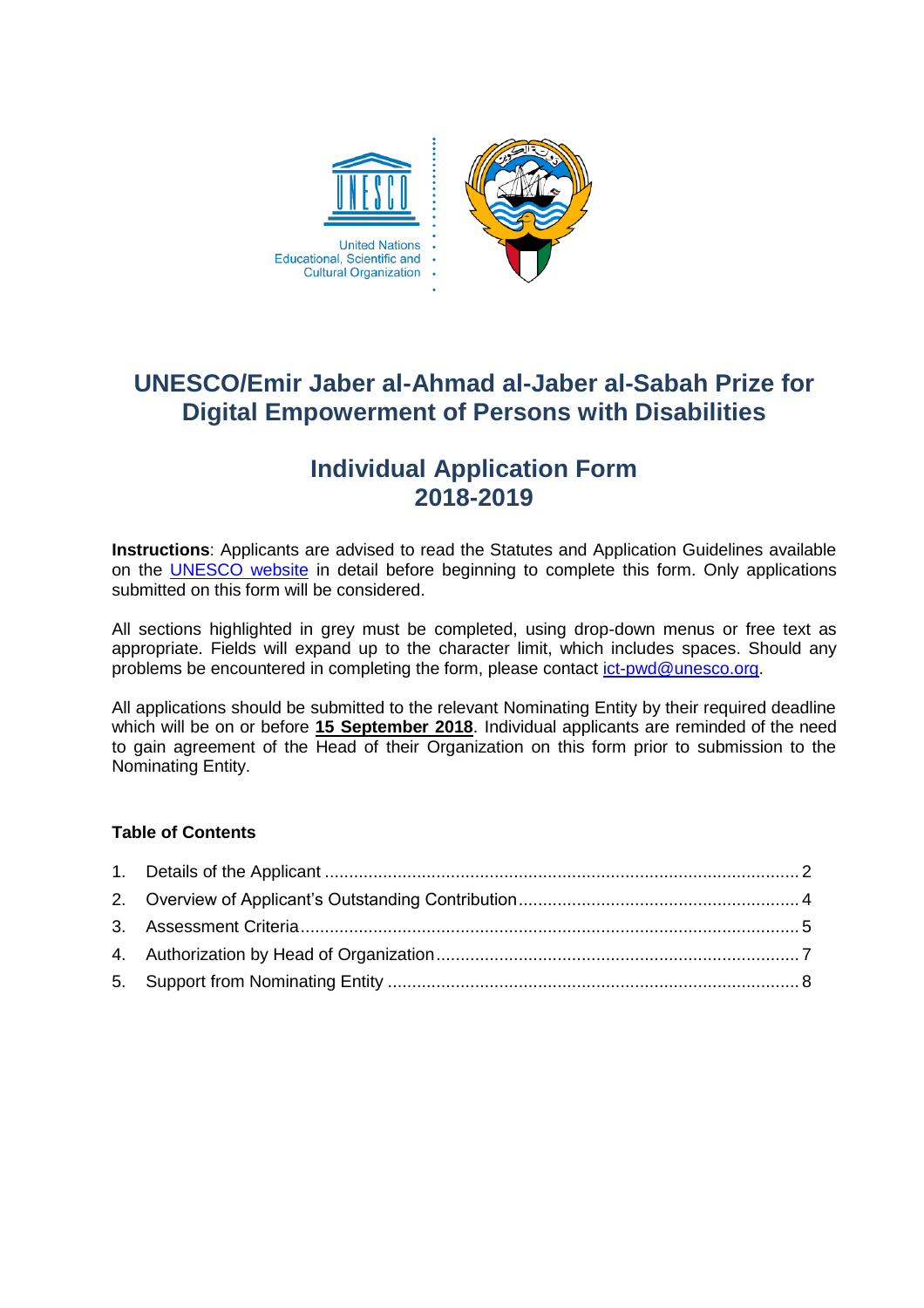#### <span id="page-17-0"></span>**1. Details of the Applicant**

#### **Name:**

Family Name/Surname of person applying:

Given Name(s)/First Name(s) of person applying:

**Organization** (To be completed if applicant is employed by an organization): Name of Organization:

Size of Organization (Complete drop-down menu): Size of organization

| 1-10 employees/members           |  |  |  |
|----------------------------------|--|--|--|
| 11-50 employees/members          |  |  |  |
| 51-100 employees/members         |  |  |  |
| 101-1000 employees/members       |  |  |  |
| 1001 - or more employees/members |  |  |  |

#### **Contact Details:**

| Postal Address line 1<br>Postal Address line 2<br>Postal Address Town/City |  |  |                                 |
|----------------------------------------------------------------------------|--|--|---------------------------------|
| Post Code<br>Country                                                       |  |  |                                 |
| E-mail                                                                     |  |  |                                 |
| one                                                                        |  |  | (to include international code) |

#### **Individual status**

Please check relevant box to indicate whether individual is being nominated in a personal capacity or as a representative of a group:

|  | Being nominated as an individual                 |  |  |
|--|--------------------------------------------------|--|--|
|  |                                                  |  |  |
|  | Being nominated as the representative of a group |  |  |

#### **Statement of truth**

I declare that everything contained within this application is true, and that I am only submitting one application (please check box to confirm):

# **Duration:**

Year in which the applicant's activities in support of the empowerment of persons with disabilities commenced (insert year in box)  $\Box$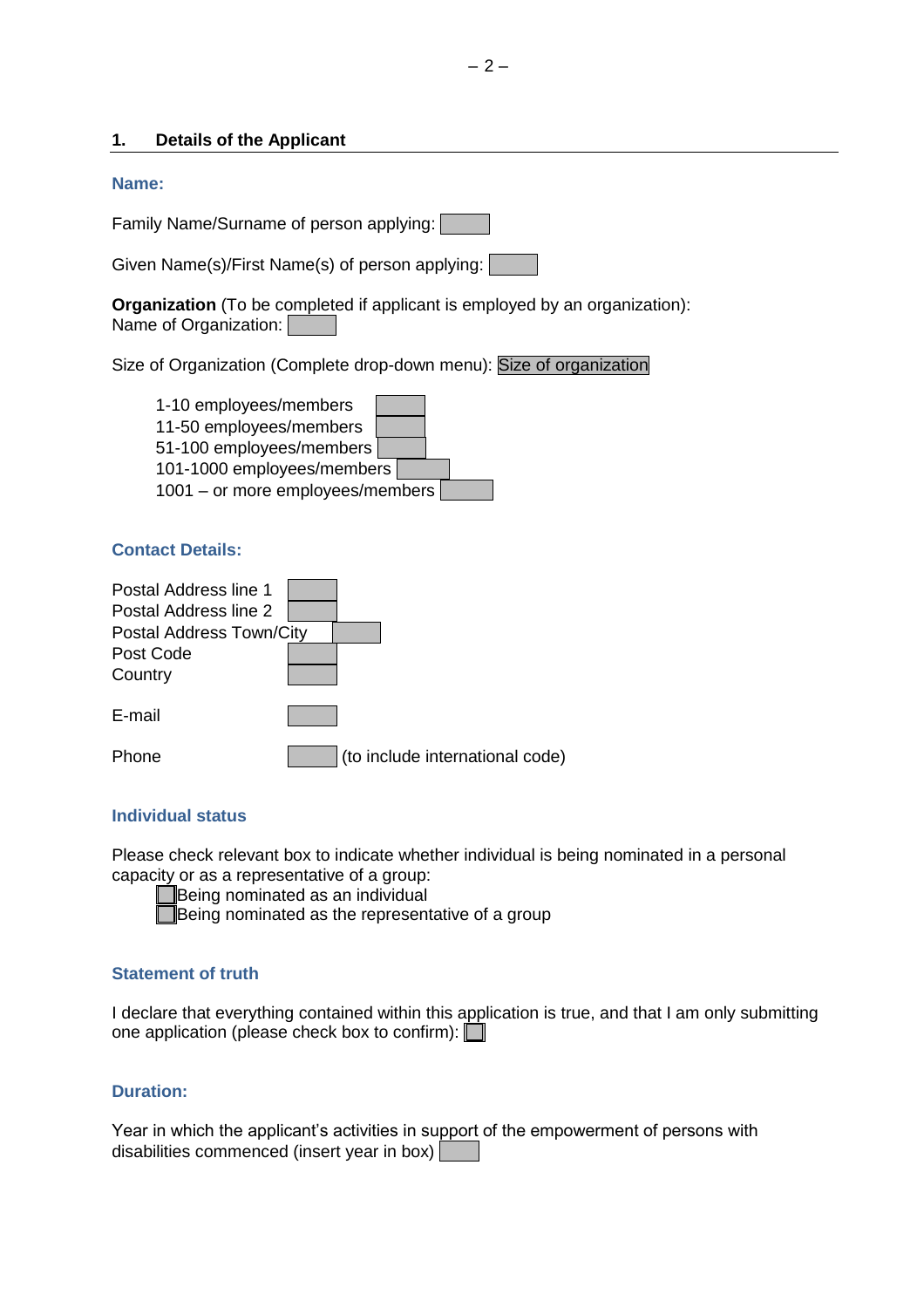# **Linguistic background:**

Please check the box below and compete the relevant details if appropriate.

**My first language is neither English or French** 

Please specify first language if not English or French

# **Geographical region:**

Geographical region of contribution (this item is only used for purposes of classifying the applications): Region

| Western European and North American States |
|--------------------------------------------|
| Eastern European States                    |
| Latin-American and Caribbean States        |
| Asian and Pacific States                   |
| African States                             |
| Arab States                                |

# **Type(s) of disability:**

Type(s) of disability with which applicant has mainly been concerned (based on the United Nations Convention on the Rights of Persons with Disabilities' categories; please check all appropriate box(s); this item is only used for purposes of classifying the applications):

# Type of disability

| Hearing                      |  |
|------------------------------|--|
| Mental/Intellectual/Learning |  |
| Physical/Mobility            |  |
| Visual                       |  |
| Other (specify below)        |  |
| <b>Multiple</b>              |  |
|                              |  |
|                              |  |

If "Other" please specify here in < 100 characters: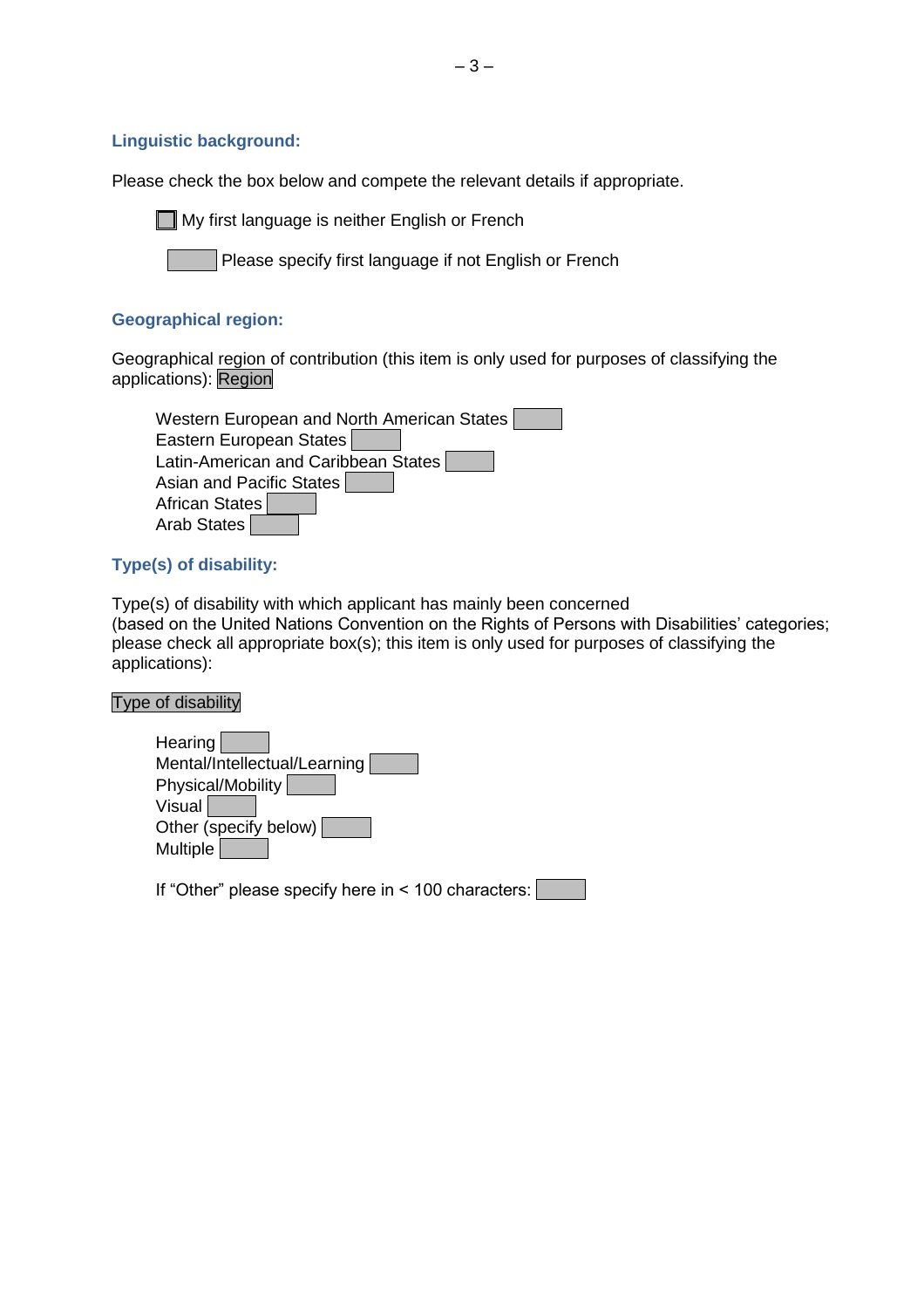# <span id="page-19-0"></span>**2. Overview of Applicant's Outstanding Contribution**

This section enables Applicants to provide a brief overview of their main activities relating to the digital empowerment of persons with disabilities. Each section of the form must be completed within the number of characters specified:

**Career chronology with respect to work on digital empowerment of persons with disabilities** (1,000 characters)

**Major achievements that have empowered persons with disabilities** (1,000 characters)

**Summary of other initiatives taken to empower persons with disabilities** (1,000 characters)

**Most relevant websites containing information about applicant's contributions** (maximum two):





# **Imagery of contributions**

Please insert up to three pictures of your work on digitally empowering persons with disabilities (note that *only images* are permitted in this section, and inclusion of any other material will invalidate the application):

Image 1. Image 2. Image 3.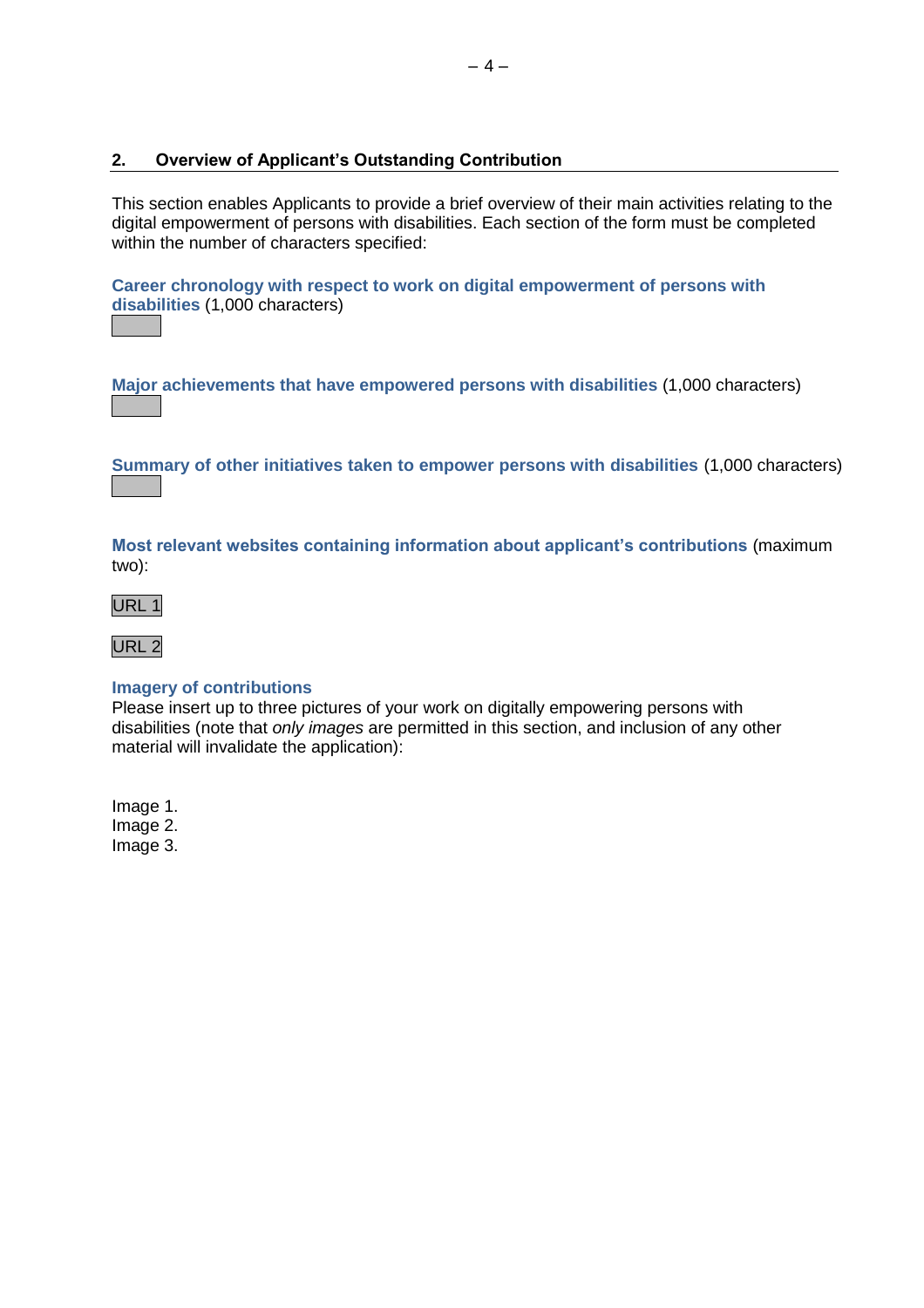# <span id="page-20-0"></span>**3. Assessment Criteria**

Please provide evidence for how your work has delivered on each of the following criteria (up to 1500 characters for each):

- 1. *Formulating policy, advocacy, co-operation and partnerships***:** the extent to which you have used digital resources and ICTs to empower persons with disabilities through the formulation of policy, advocacy, co-operation and partnership-based solutions. Evidence (1500 characters)
- 2. *Creating and developing digital solutions, including tools and resources***:** the extent to which you have used digital resources and ICTs to empower persons with disabilities by creating and developing digital solutions, including tools, resources, services and platforms. Evidence (1500 characters)
- 3. *Building and strengthening the capacities of people to make effective use of practical solutions and policies***:** the extent to which you have used digital resources and ICTs to empower persons with disabilities through building and strengthening capacities of people to make effective use of practical solutions and policies, such as leadership programmes, the training of trainers, and enhancing the learning of persons with disabilities.

Evidence (1500 characters)

- 4. *Sustainability***:** the extent to which you have ensured the long term financial continuity and environmental sustainability of your interventions. Evidence (1500 characters)
- 5. *Value for investment***:** the extent to which your interventions have been affordable by persons with disabilities, minimizing the cost of the resources used and representing efficiency in the ratio between outputs and inputs. Evidence (1500 characters)
- 6. *Scale of impact***:** the extent to which your work has been effective at scale in different parts of the world; this is a measure of the breadth of your work. Evidence (1500 characters)
- 7. *Intensity of impact***:** the extent of take up of your interventions amongst the user groups for which they have been intended; this is a measure of the depth of your work. Evidence (1500 characters)
- 8. *Accessibility***:** the extent to which the interventions are relevant to, and have been applied, across a broad range of user groups and disabilities, are intelligible in languages understood by persons with disabilities, and use or support Open principles. Evidence (1500 characters)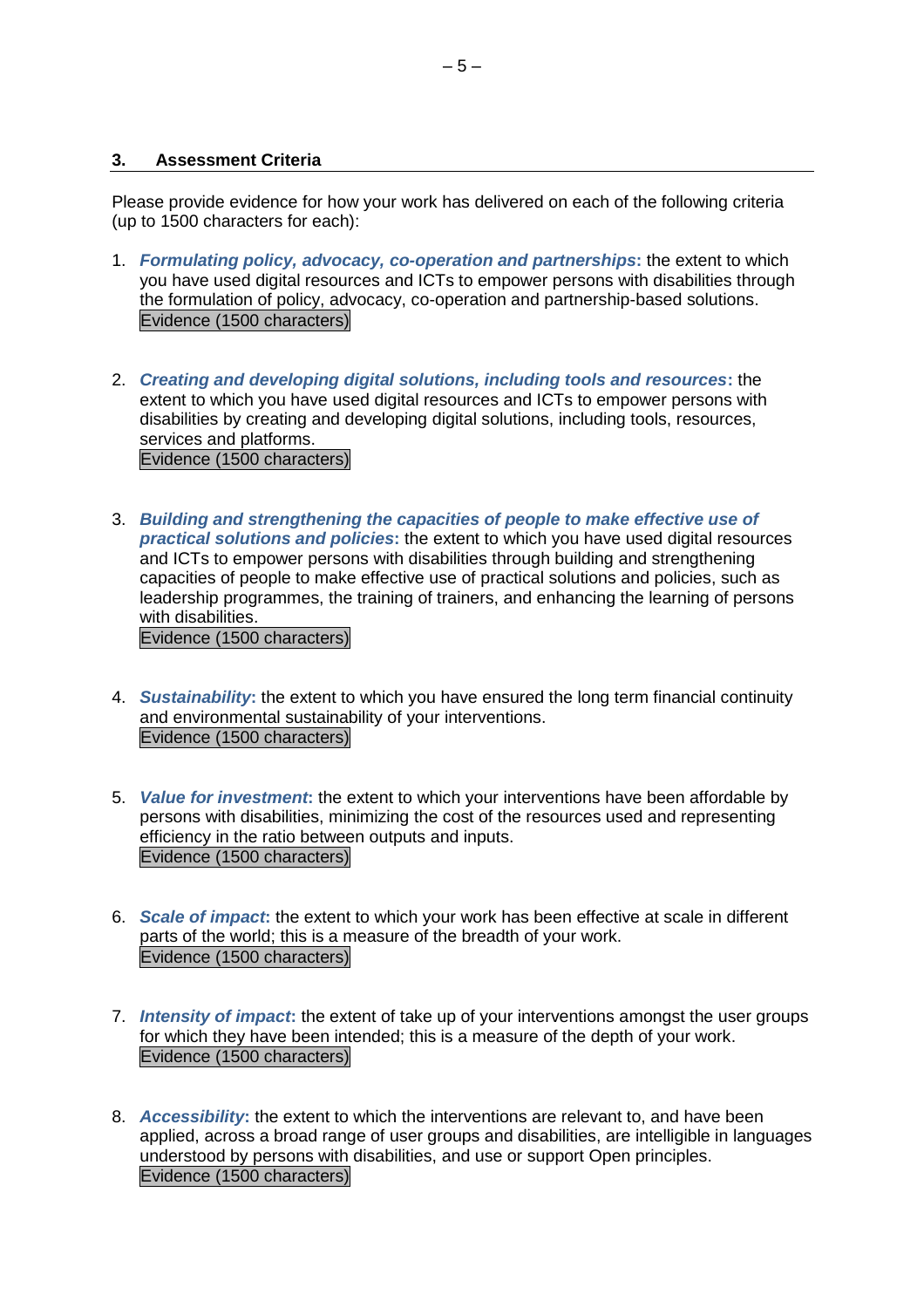- 9. *User-centric design and review***:** the extent to which people with disabilities have been involved in the original design, development and subsequent review of your interventions. Evidence (1500 characters)
- 10. *Monitoring and evaluation***:** evidence that you have used monitoring and evaluation effectively in enhancing the quality of your interventions and in sharing information about their successes and failures. Evidence (1500 characters)
- 11. *Ease of use***:** the extent to which your interventions are easy to use by the intended user groups. Evidence (1500 characters)
- 12. *Innovation***:** the extent to which you have been innovative in the design or practice of your approaches, and have thereby transformed traditional approaches to the empowerment of persons with disabilities. Evidence (1500 characters)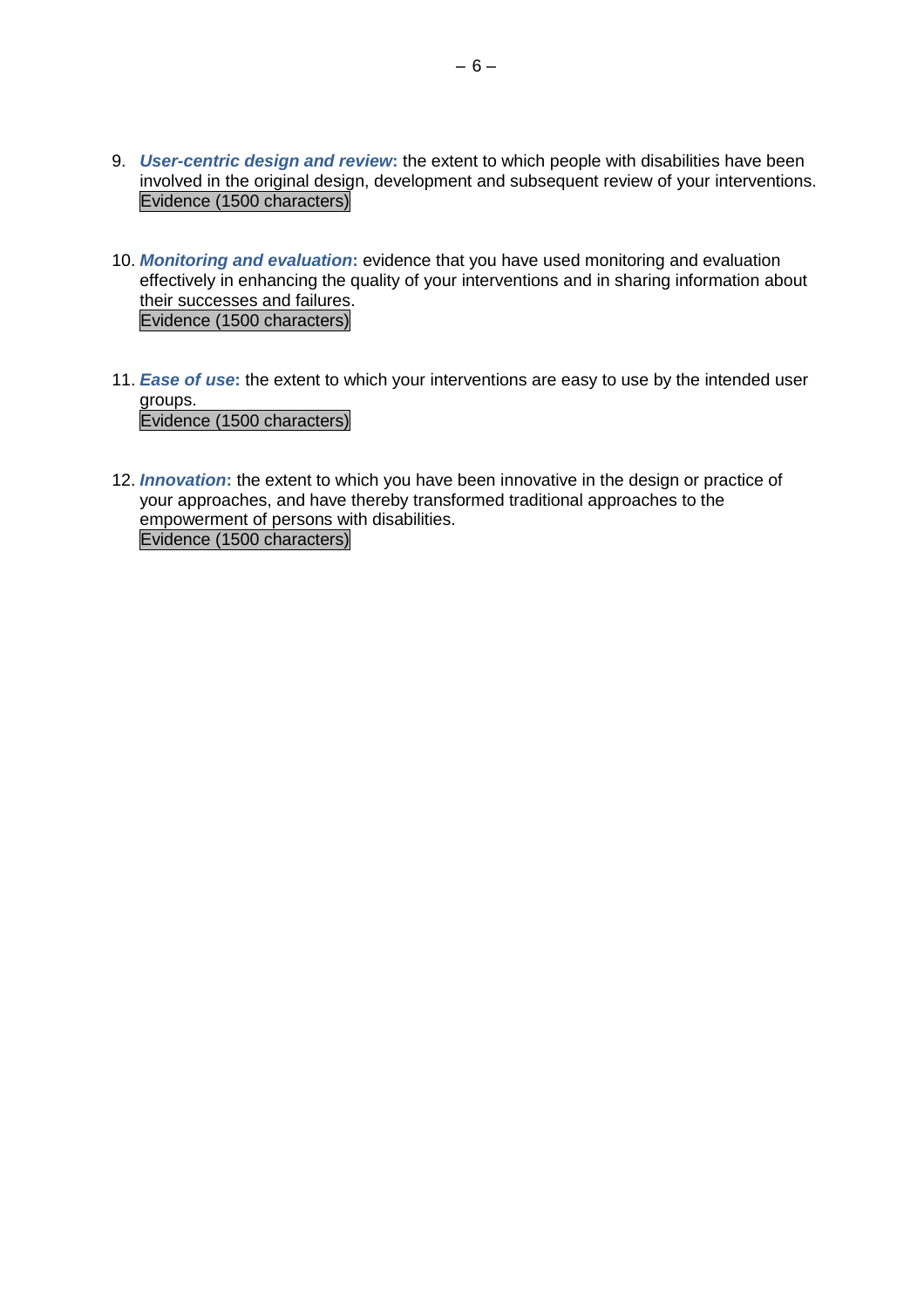# <span id="page-22-0"></span>**4. Authorization by Head of Organization**

I certify that this is the only application (either individual or organizational) being submitted by my organization. Please check this box to agree  $\Box$ .

| <b>First Name:</b>      |                                 |
|-------------------------|---------------------------------|
| Family Name/Surname     |                                 |
| Organization name:      |                                 |
| Registration number:    |                                 |
| <b>Contact Details:</b> |                                 |
| Postal Address line 1   |                                 |
| Postal Address line 2   |                                 |
| Town/City               |                                 |
| Post Code               |                                 |
| Country                 |                                 |
| E-mail                  |                                 |
| Phone                   | (to include international code) |

Note that Heads of Organizations may be contacted for verification by UNESCO, and any invalid declaration will lead to application being invalidated.

#### *PLEASE NOW SAVE THIS FILE IN THE FORMAT <***surname-firstname.doc>** *AND SUBMIT IT TO YOUR NOMINATING ENTITY*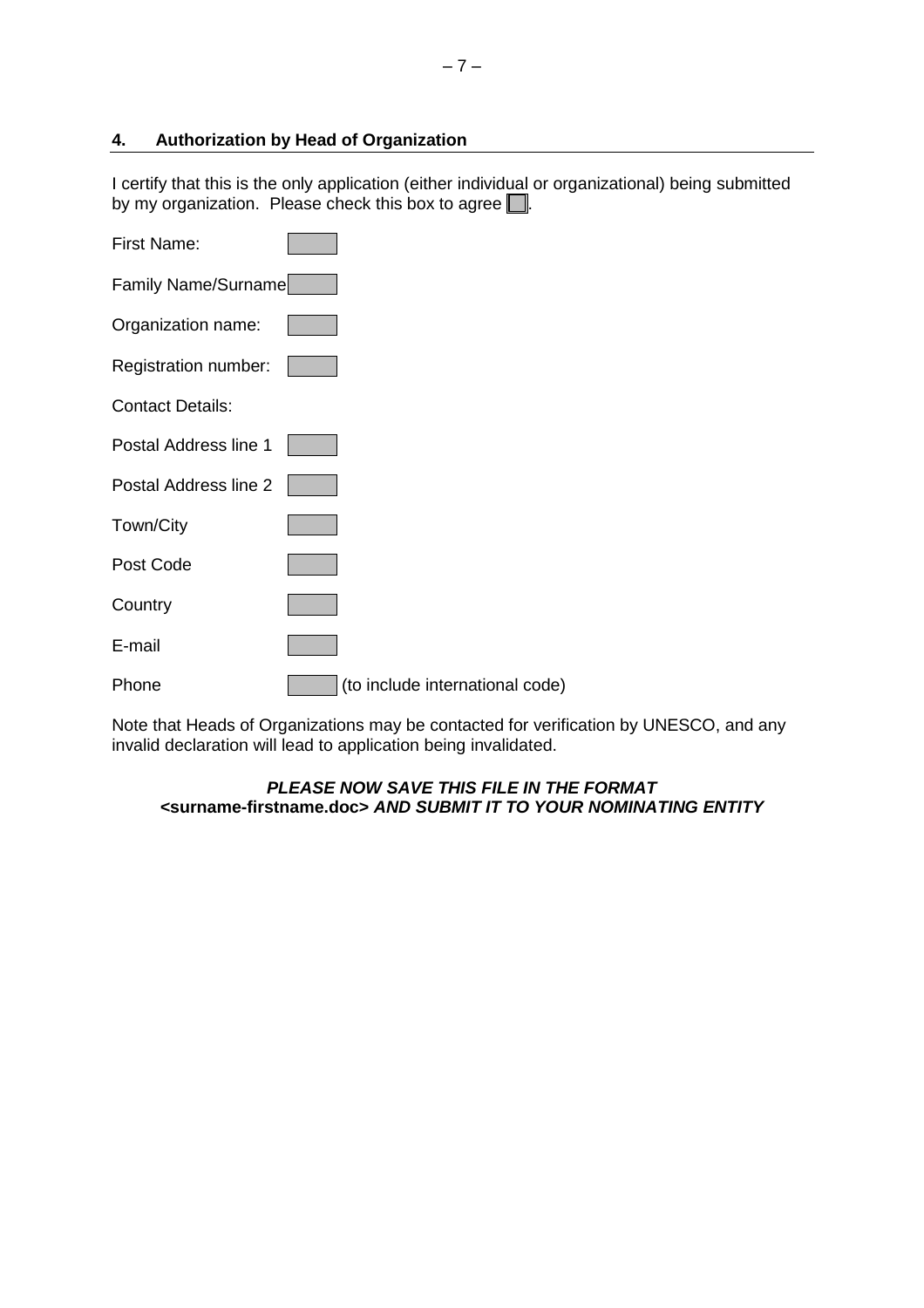# <span id="page-23-0"></span>**5. Support from Nominating Entity**

**In making this nomination, the nominating Government or Non-Governmental Organization, confirms that it has checked the eligibility of the applicant and the veracity of the contents of Sections 1 to 4 to the best of its ability.**

# **Title**

Title of Nominating Entity

Type of Nominating Entity (please check appropriate box):



 $\mathbf{I}$ 

The Governments of Member States of UNESCO, in consultation with their UNESCO National Commissions

Non-governmental organizations maintaining official partnerships with UNESCO

# **Details of person making the nomination**

| First Name:                                                                                                                   |                                 |
|-------------------------------------------------------------------------------------------------------------------------------|---------------------------------|
| <b>Family Name/Surname</b>                                                                                                    |                                 |
| Role in Nominating Entity:                                                                                                    |                                 |
| <b>Contact Details:</b><br>Postal Address line 1<br>Postal Address line 2<br>Postal Address Town/City<br>Post Code<br>Country |                                 |
| E-mail                                                                                                                        |                                 |
| Phone                                                                                                                         | (to include international code) |
|                                                                                                                               |                                 |

## **Declaration**

I declare that this is one of the three nominations that we are permitted to submit for this Prize, that the applicant is eligible according to the Prize guidelines, and that the contents of the application are accurate to the best of our knowledge (please check box to agree):  $\Box$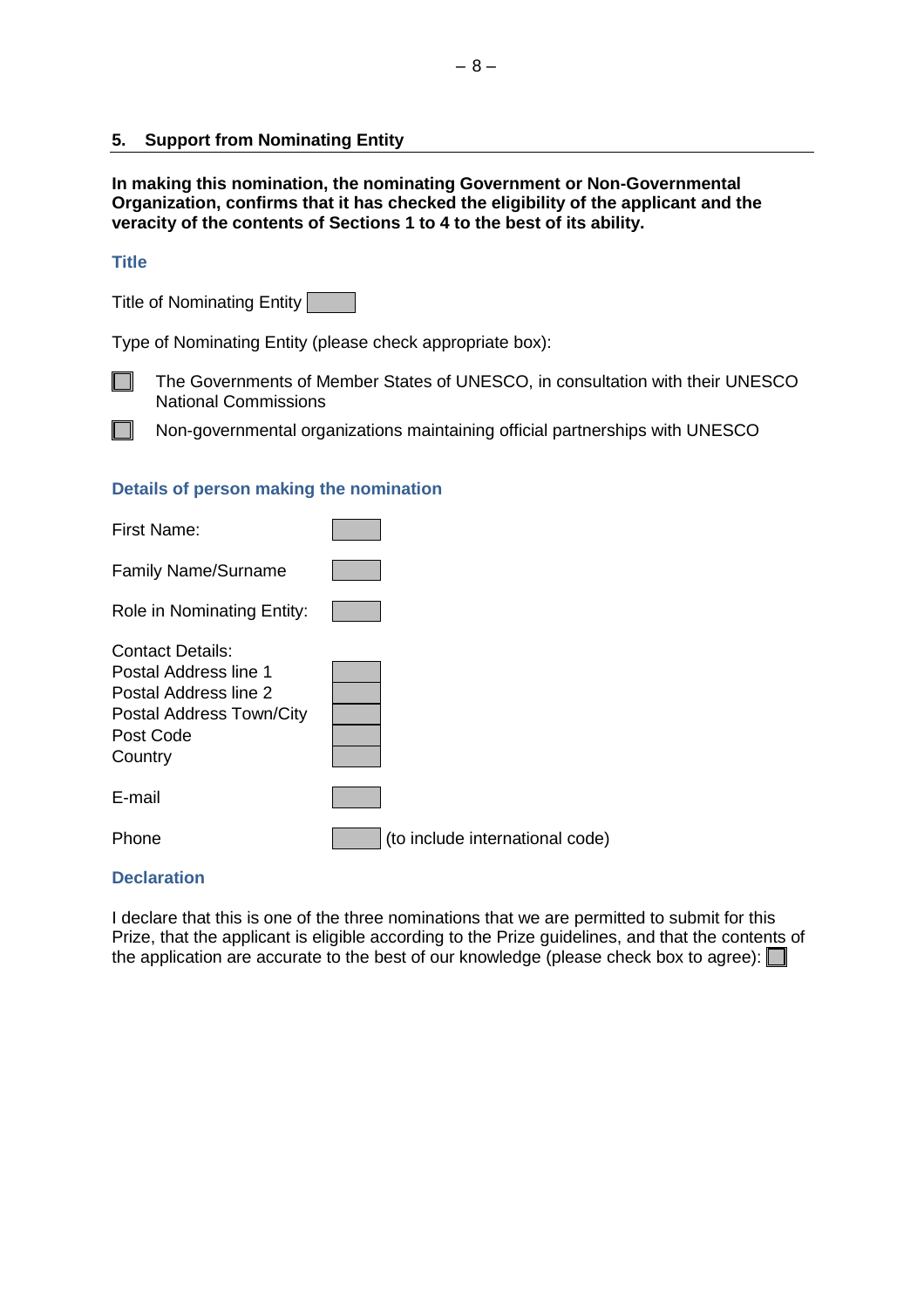#### **Nomination**

Please complete the following three sections, each in less than 1,500 characters, explaining the reasons why you are nominating this application. If possible, please draw on information and evidence additional to that included in Sections 1 to 3 of this form that have been completed by the applicant.

# **Applicant's background**

A description of the candidate's background and achievements:

#### Reasons for nomination (1500 characters)

#### **Results of Applicant's work**

A summary of the work or the results of the work, publications and other supporting documents of major importance, submitted for consideration:

Reasons for nomination (1500 characters)

#### **Delivery against the Prize objective**

A statement of the candidate's contribution to the Prize's objective, which is to recognize the outstanding contributions of individuals and organizations in promoting the inclusion and enhanced lives of persons with disabilities through the use of digital technologies and resources. This includes translating human rights and fundamental freedoms into action, with a particular emphasis on removing barriers to enable greater access to information and knowledge, as well as learning and participation in society through the effective application of Information and Communication Technologies (ICTs).

Reasons for nomination (1500 characters)

For official use only Application number to be provided by UNESCO.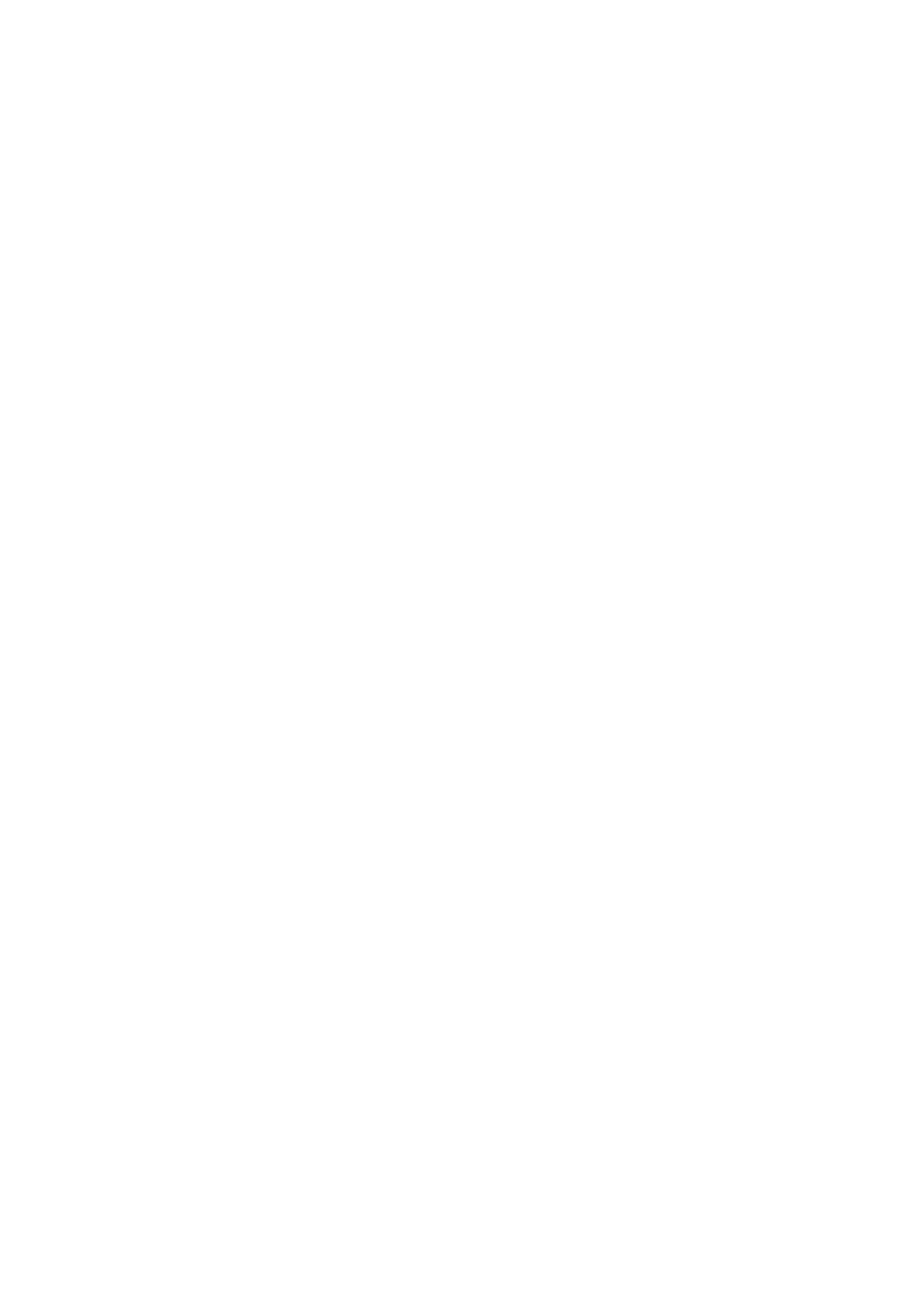

# **UNESCO/Emir Jaber al-Ahmad al-Jaber al-Sabah Prize for Digital Empowerment of Persons with Disabilities**

# **Organization Application Form 2018-2019**

**Instructions**: Applicants are advised to read the Statutes and Application Guidelines [UNESCO website](http://en.unesco.org/prizes/digital-empowerment) in detail before beginning to complete this form. Only applications submitted on this form will be considered.

All sections highlighted in grey must be completed, using drop-down menus or free text as appropriate. Fields will expand up to the character limit, which includes spaces. Should any problems be encountered in completing the form, please contact [ict-pwd@unesco.org](mailto:ict-pwd@unesco.org)

All applications should be submitted to the relevant Nominating Entity by their required deadline which will be on or before **15 September 2018**. Organizational applicants are reminded of the need to gain agreement of the Head of their Organization on this form prior to submission to the Nominating Entity.

# **Table of Contents**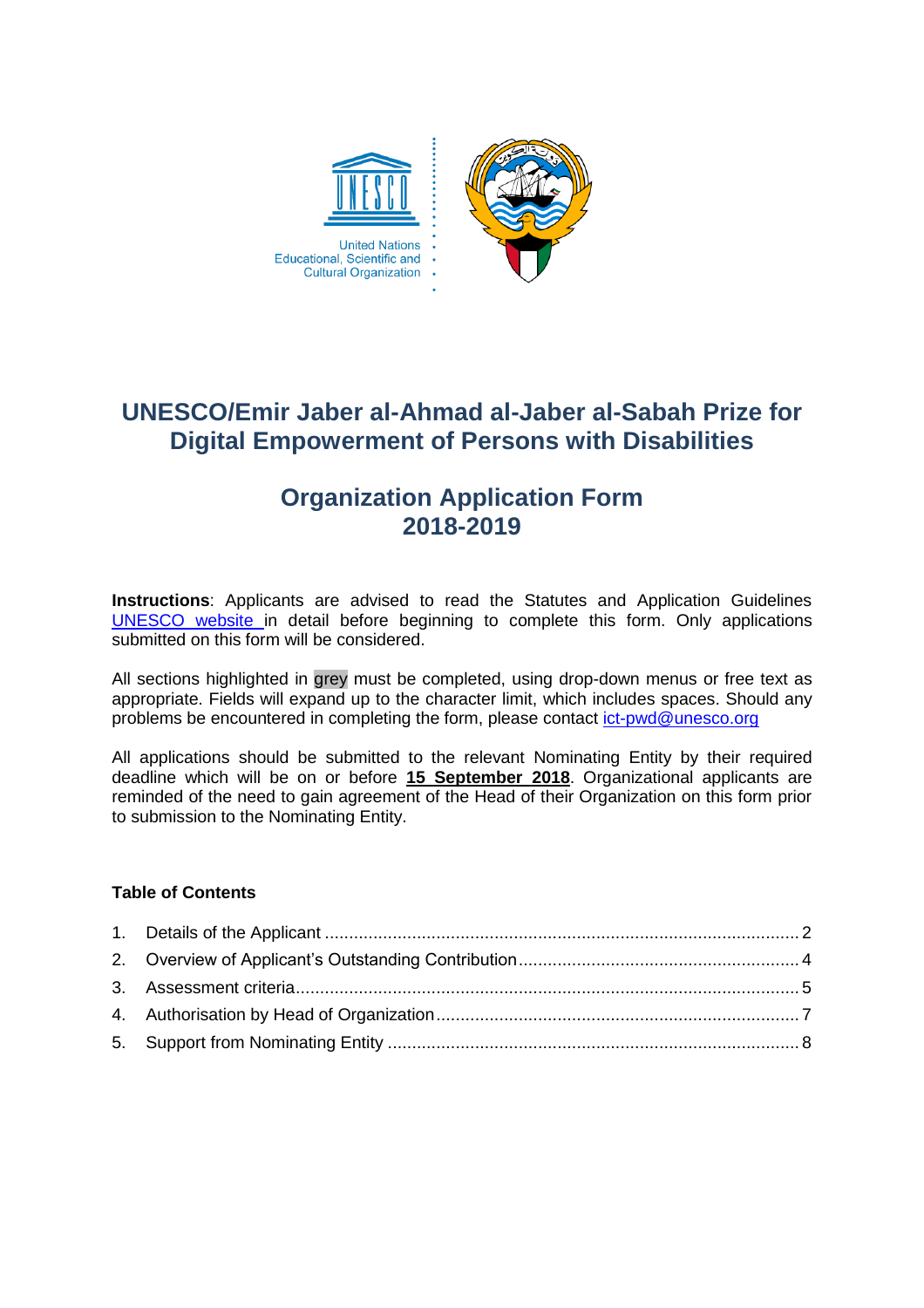#### <span id="page-27-0"></span>**1. Details of the Applicant**

#### **Organization:**

Name of Organization:

Registration number of Organization (if available):

Size of Organization (Complete drop-down menu; this item is only used for purposes of classifying the applications): Size of organization



Type of Organization (this item is only used for purposes of classifying the applications): Complete drop-down menu

| Academic/Research Organization  |
|---------------------------------|
| Charitable Organization         |
| Cooperative Organization        |
| <b>Faith-based Organization</b> |
| For-profit company              |
| For-profit public company       |
| Foundation                      |
| <b>Government Department</b>    |
| <b>Professional Association</b> |
| Social Enterprise               |
| <b>Trade Union</b>              |
| <b>Voluntary Organization</b>   |

If "Other" is used in drop-down menu, please specify: Insert type of organisation

Name of person submitting the application on behalf of the Organization: Family Name/Surname of person submitting the application on behalf of the Organization:

Given Name(s)/First Name(s) of person submitting the application on behalf of the Organization:

# **Contact Details:**

| Postal Address line 1    |  |  |
|--------------------------|--|--|
| Postal Address line 2    |  |  |
| Postal Address Town/City |  |  |
| Post Code                |  |  |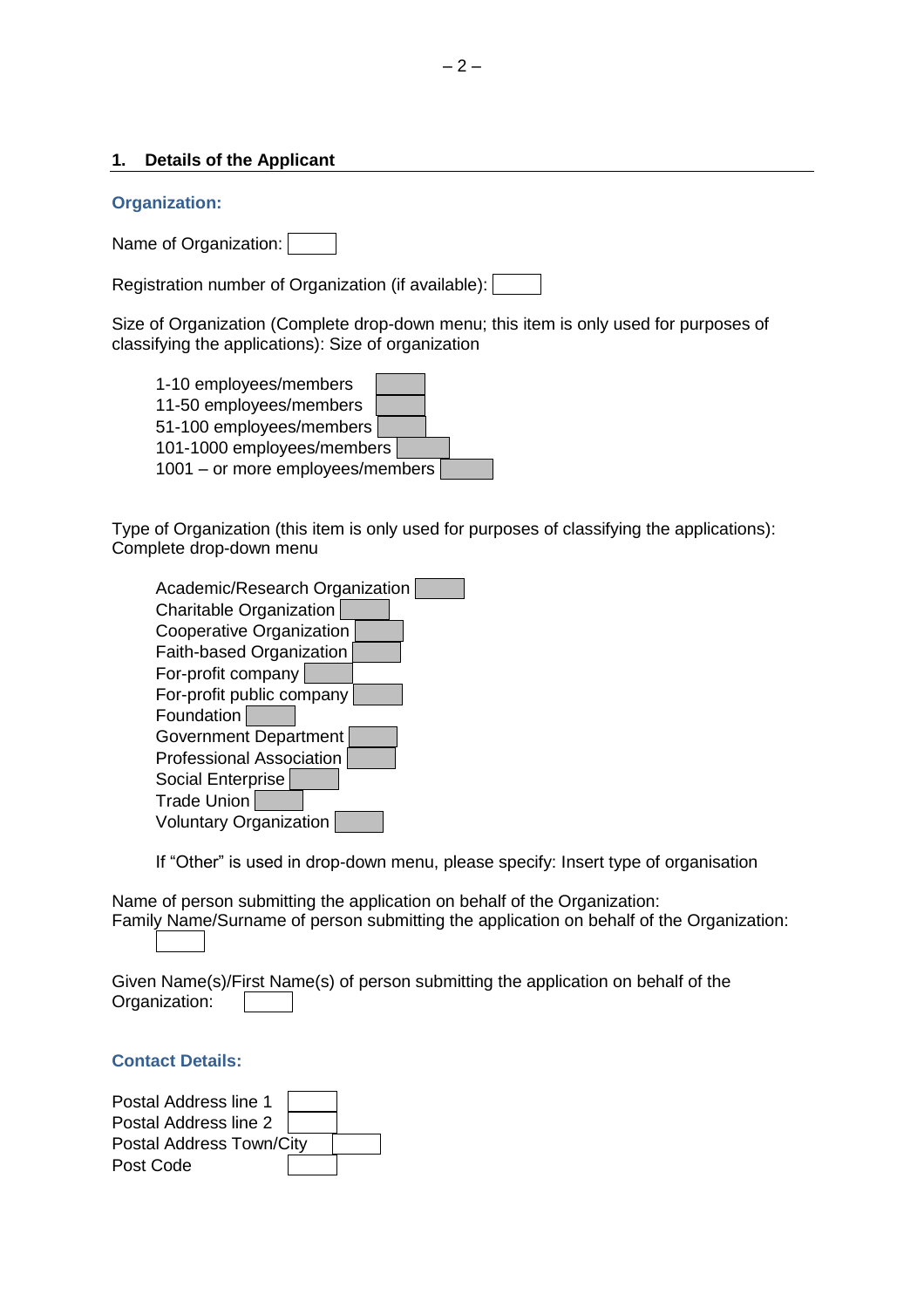| Country |                                 |
|---------|---------------------------------|
| E-mail  |                                 |
| Phone   | (to include international code) |

Duration:

Year in which the Organization's activities in support of the empowerment of persons with disabilities commenced (insert year in box)

# **Linguistic background**

Please check the box below and compete the relevant details if appropriate.

 $\Box$  My first language is neither English or French

Please specify first language if not English or French

# **Geographical region:**

Geographical region of contribution (this item is only used for purposes of classifying the applications): Region

| Western European and North American States |  |
|--------------------------------------------|--|
| Eastern European States                    |  |
| Latin-American and Caribbean States        |  |
| Asian and Pacific States                   |  |
| African States                             |  |
| Arab States                                |  |

# **Type(s) of disability:**

Type(s) of disability with which applicant has mainly been concerned (based on the United Nations Convention on the Rights of Persons with Disabilities' categories; this item is only used for purposes of classifying the applications):

Type of disability

| Hearing                      |  |  |  |
|------------------------------|--|--|--|
| Mental/Intellectual/Learning |  |  |  |
| Physical/Mobility            |  |  |  |
| Visual                       |  |  |  |
| Other (specify below)        |  |  |  |
| <b>Multiple</b>              |  |  |  |

If "Other" please specify here: In < 100 characters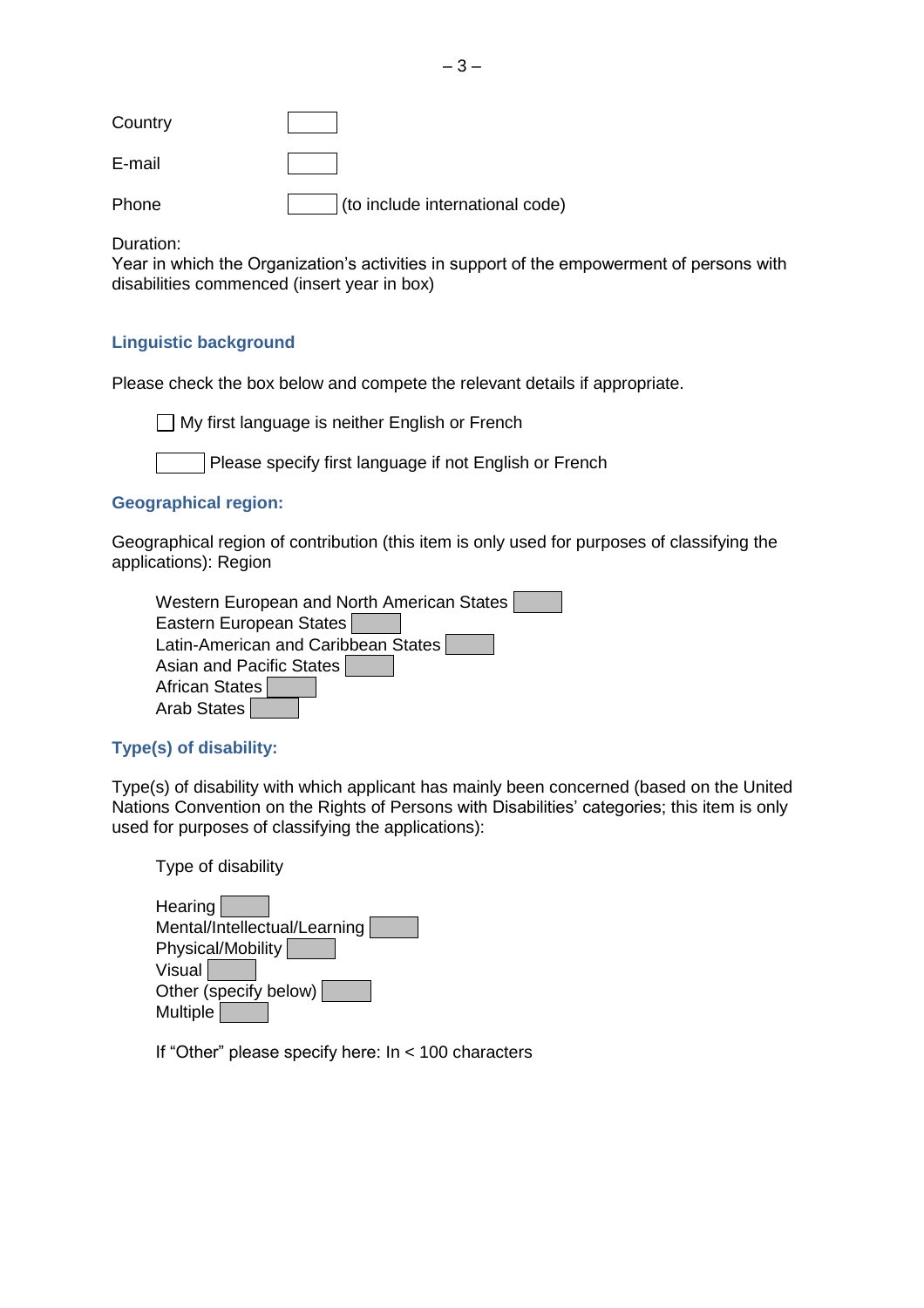# <span id="page-29-0"></span>**2. Overview of Applicant's Outstanding Contribution**

This section enables applicants to provide a brief overview of their Organization's main activities relating to the digital empowerment of persons with disabilities. Each section of the form must be completed within the number of characters specified:

**Organizational chronology with respect to work on digital empowerment of persons with disabilities**

Outline of career chronology (1000 characters)

**Major achievements of the Organization that have empowered persons with disabilities** Major achievements (1000 characters)

**Summary of other initiatives taken by the Organization to empower persons with disabilities** Summary of other initiaitives (1000 characters)

**Most relevant websites containing information about applicant's contributions** (maximum two):

URL 1

URL 2

# **Imagery of contributions**

Please insert up to three pictures of your work on digitally empowering persons with disabilities (note that *only images* are permitted in this section, and inclusion of any other material will invalidate the application):

Image 1. Image 2. Image 3.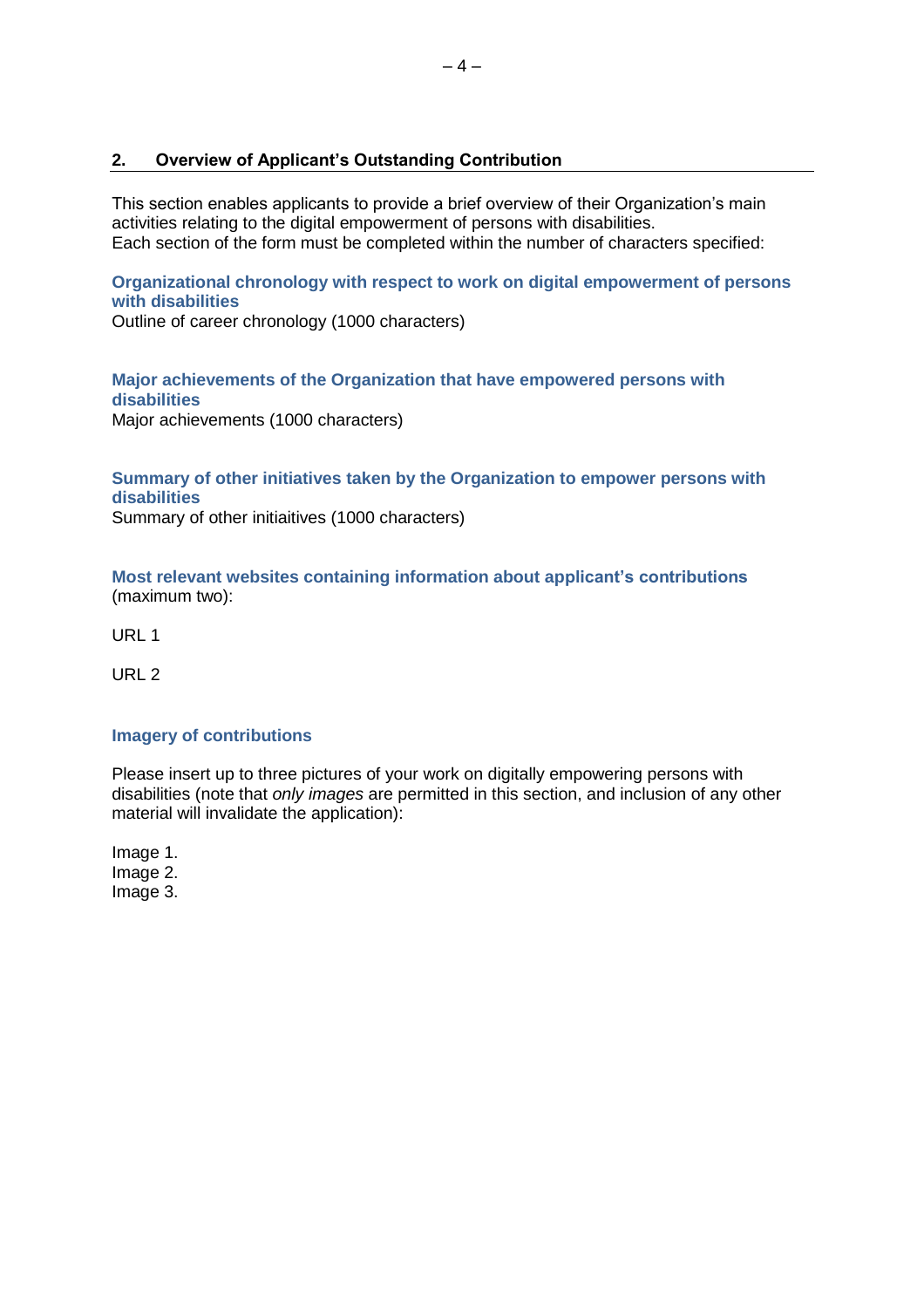#### <span id="page-30-0"></span>**3. Assessment criteria**

Please provide evidence for how the Organization's work has delivered on each of the following criteria (up to 1500 characters for each):

- 1. *Formulating policy, advocacy, co-operation and partnerships***:** the extent to which the Organization has used digital resources and ICTs to empower persons with disabilities through the formulation of policy, advocacy, co-operation and partnershipbased solutions. Evidence (1500 characters)
- 2. *Creating and developing digital solutions, including tools and resources***:** the extent to which the Organization has used digital resources and ICTs to empower persons with disabilities by creating and developing digital solutions, including tools, resources, services and platforms. Evidence (1500 characters)
- 3. *Building and strengthening the capacities of people to make effective use of practical solutions and policies***:** the extent to which the Organization has used digital resources and ICTs to empower persons with disabilities through building and strengthening capacities of people to make effective use of practical solutions and policies, such as leadership programmes, the training of trainers, and enhancing the learning of persons with disabilities. Evidence (1500 characters)
- 4. *Sustainability***:** the extent to which the Organization has ensured the long term financial continuity and environmental sustainability of your interventions. Evidence (1500 characters)
- 5. *Value for investment***:** the extent to which the Organization's interventions have been affordable by persons with disabilities, minimizing the cost of the resources used and representing efficiency in the ratio between outputs and inputs. Evidence (1500 characters)
- 6. *Scale of impact***:** the extent to which the Organization's work has been effective at scale in different parts of the world; this is a measure of the breadth of your work. Evidence (1500 characters)
- 7. *Intensity of impact***:** the extent of take up of the Organization's interventions amongst the user groups for which they have been intended; this is a measure of the depth of your work. Evidence (1500 characters)
- 8. *Accessibility***:** the extent to which the interventions are relevant to, and have been applied, across a broad range of user groups and disabilities, are intelligible in languages understood by persons with disabilities, and use or support Open principles.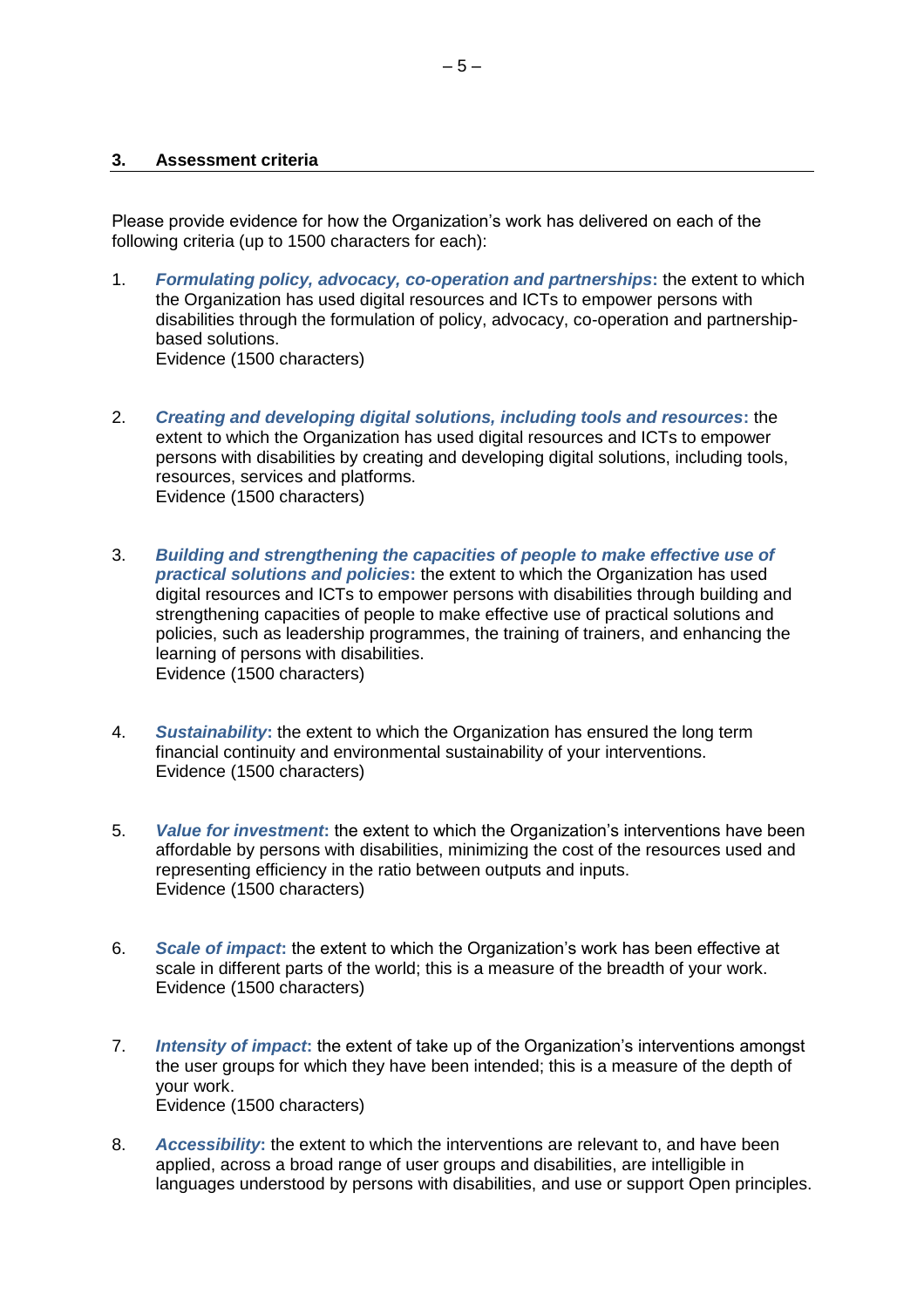#### Evidence (1500 characters)

- 9. *User-centric design and review***:** the extent to which people with disabilities have been involved in the original design, development and subsequent review of the Organization's interventions. Evidence (1500 characters)
- 10. *Monitoring and evaluation***:** evidence that the Organization has used monitoring and evaluation effectively in enhancing the quality of your interventions and in sharing information about their successes and failures. Evidence (1500 characters)
- 11. *Ease of use***:** the extent to which the Organization's interventions are easy to use by the intended user groups. Evidence (1500 characters)
- 12. *Innovation***:** the extent to which the Organization has been innovative in the design or practice of your approaches, and have thereby transformed traditional approaches to the empowerment of persons with disabilities. Evidence (1500 characters)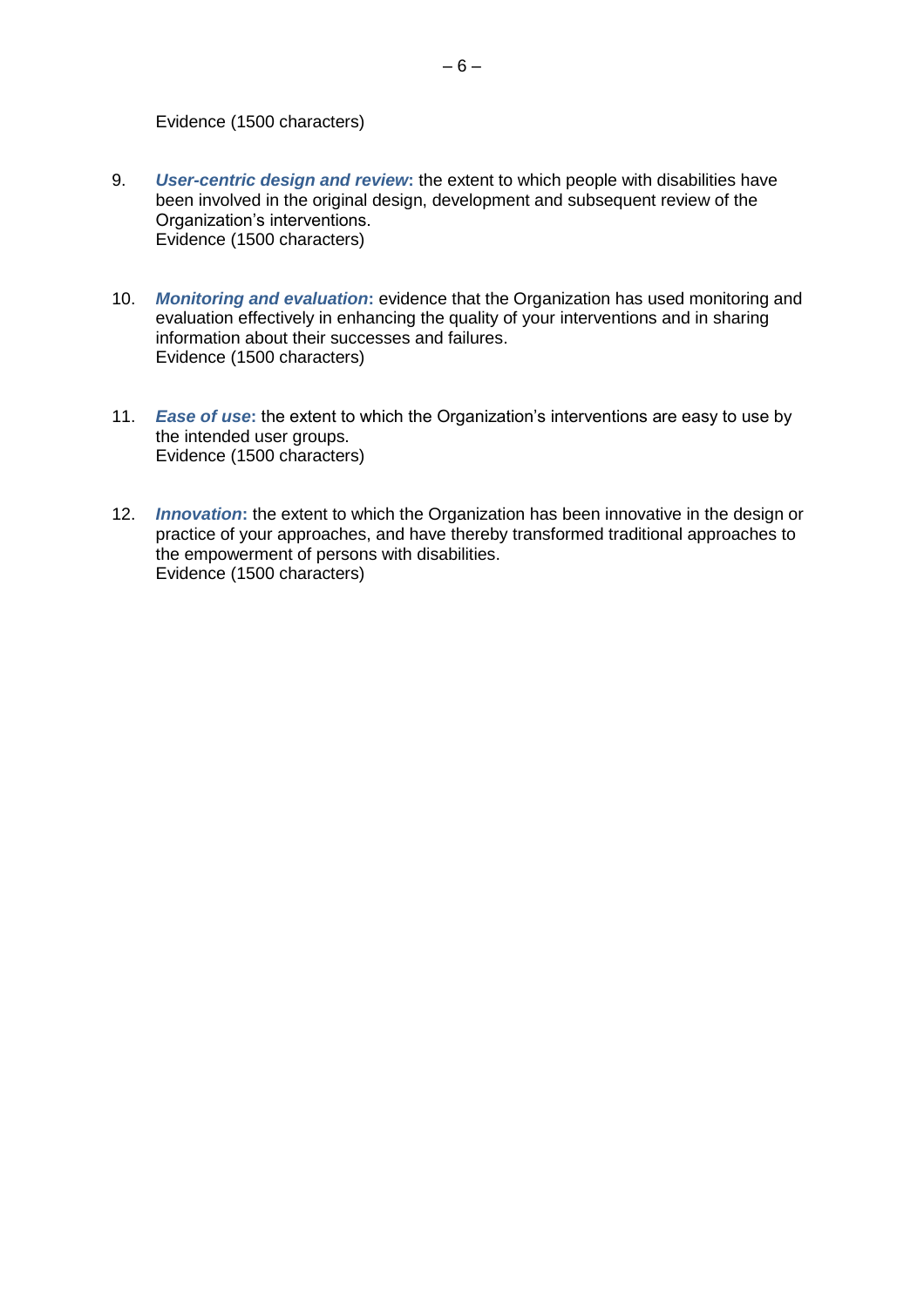# <span id="page-32-0"></span>**4. Authorisation by Head of Organization**

I declare that everything contained within this application is true (please check box to confirm):  $\Box$ 

I certify that this is the only application (either individual or Organizational) being submitted by my Organization. Please check this box to agree  $\Box$ .

| <b>First Name:</b>      |                                 |
|-------------------------|---------------------------------|
| Family Name/Surname     |                                 |
| Organization name:      |                                 |
| Registration number:    |                                 |
| <b>Contact Details:</b> |                                 |
| Postal Address line 1   |                                 |
| Postal Address line 2   |                                 |
| Town/City               |                                 |
| Post Code               |                                 |
| Country                 |                                 |
| E-mail                  |                                 |
| Phone                   | (to include international code) |

Note that Heads of Organizations may be contacted for verification by UNESCO, and any invalid declaration will lead to application being invalidated.

# *PLEASE NOW SAVE THIS FILE IN THE FORMAT <***Organizationname.doc>** *AND SUBMIT IT TO YOUR NOMINATING ENTITY*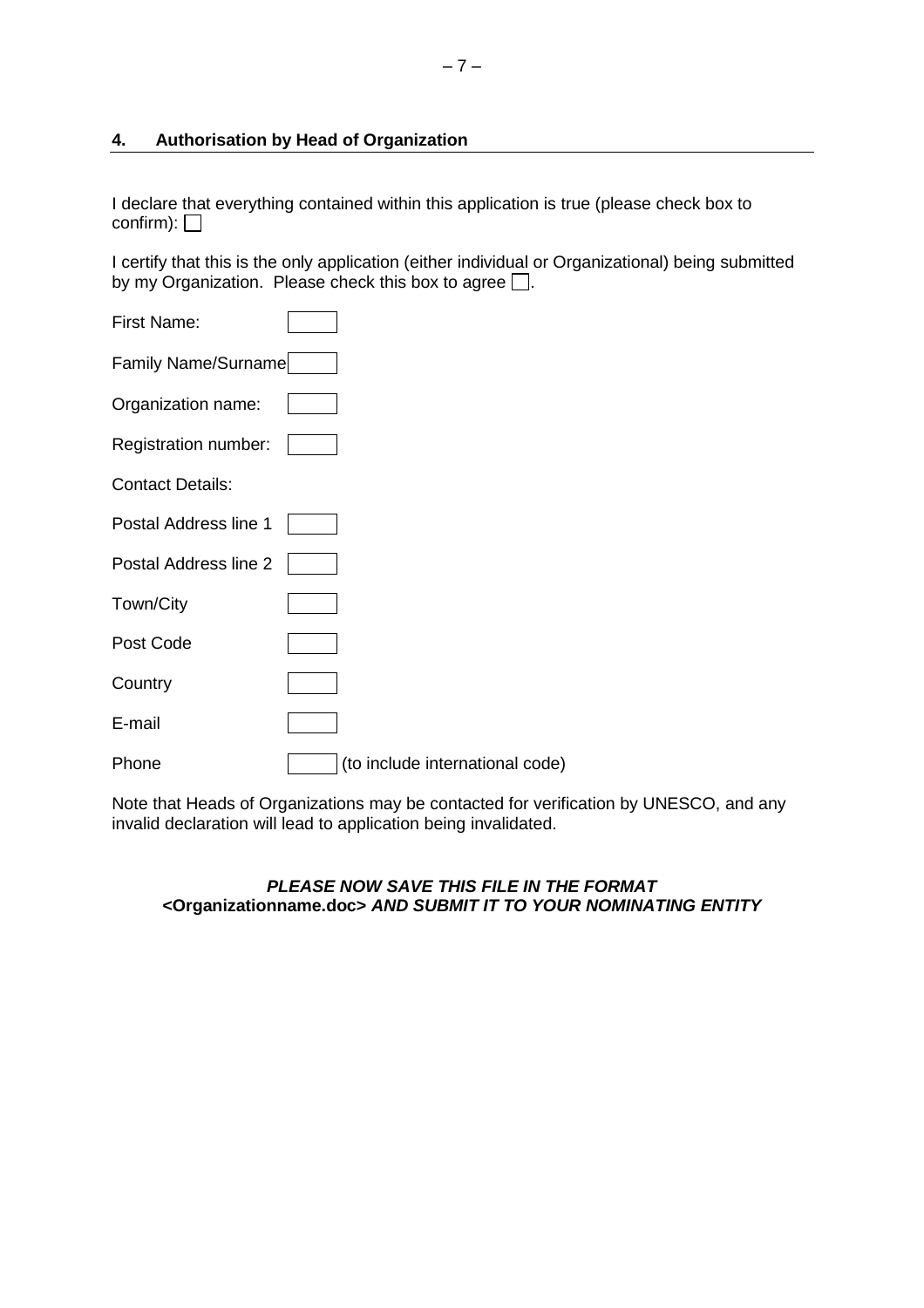## <span id="page-33-0"></span>**5. Support from Nominating Entity**

In making this nomination, the nominating Government or Non-Governmental Organization, confirms that it has checked the eligibility of the applicant and the veracity of the contents of Sections 1 to 4 to the best of its ability.

#### **Title**

Title of Nominating Entity Insert name of Nominating Entity

Type of Nominating Entity (please check appropriate box):

The governments of Member States of UNESCO, in consultation with their UNESCO National Commissions

□ Non-governmental Organizations maintaining official partnerships with UNESCO

#### **Details of person making the nomination**

| <b>First Name:</b>                               |                                 |
|--------------------------------------------------|---------------------------------|
| <b>Family Name/Surname</b>                       |                                 |
| Role in Nominating Entity:                       |                                 |
| <b>Contact Details:</b><br>Postal Address line 1 |                                 |
| Postal Address line 2                            |                                 |
| Town/City                                        |                                 |
| Post Code                                        |                                 |
| Country                                          |                                 |
| E-mail                                           |                                 |
| Phone                                            | (to include international code) |

#### **Declaration**

I declare that this is one of the three nominations that we are permitted to submit for this Prize, that the applicant is eligible according to the Prize guidelines, and that the contents of the application are accurate to the best of our knowledge (please check box to agree):  $\Box$